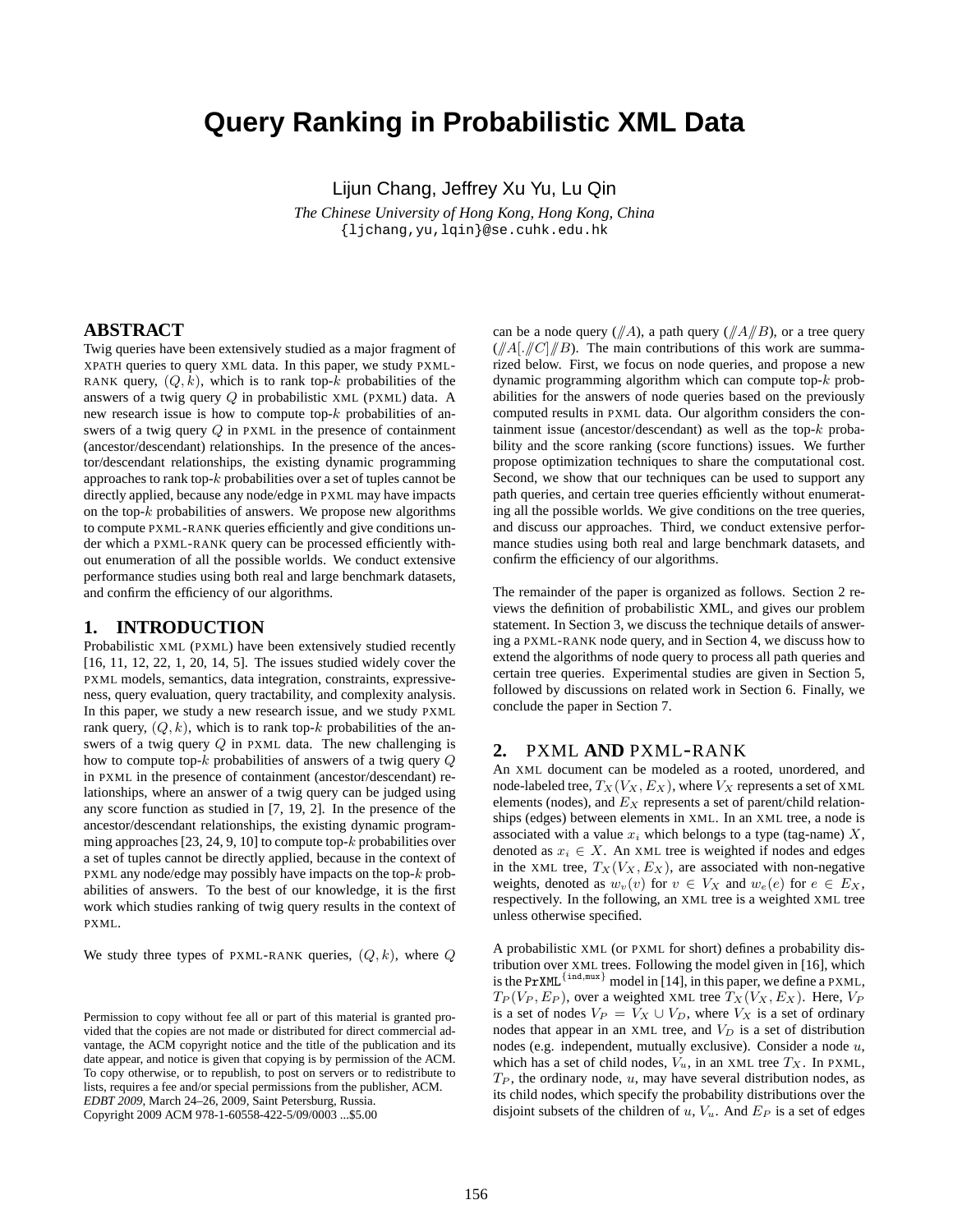

**Figure 1:** XML**,** PXML**, and twig query**

 $E_P = E_{XX} \cup E_{XD} \cup E_{DD} \cup E_{DX}$  where  $E_{XX}$  is a set of edges that appear in  $E_X$ ,  $E_{XD}$  is a set of edges from  $V_X$  nodes to  $V_D$ nodes,  $E_{DD}$  is a set of edges from  $V_D$  nodes to  $V_D$  nodes, and  $E_{DX}$  is a set of edges from  $V_D$  nodes to  $V_X$  nodes. Below, we call an  $E_{XX}$  edge an ordinary edge, and an edge in  $E_{XD} \cup E_{DD} \cup E_{DX}$ a distribution edge. A positive probability is only associated with an edge,  $e \in E_{DD} \cup E_{DX}$ , denoted as  $\rho_e(e)$ . Note that a node in  $V_X$  has a node-weight, and an edge in  $E_{XX} \cup E_{DX}$  is associated with an edge weight.<sup>1</sup>

**Example 1:** An XML tree,  $T'_X$ , is shown in Fig. 1(a). There is a  $D$ typed node  $d$ , two A-typed nodes ( $a_1$  and  $a_2$ ), four B-typed nodes ( $b_i$  for  $1 \le i \le 4$ ), and two C-typed nodes ( $c_1$  and  $c_2$ ). A PXML tree,  $T'_P$ , based on the XML tree  $T'_X$ , is shown in Fig. 1(b). In  $T'_P$ ,  $d$  has an independent distribution node as its child, which specifies that its two child nodes,  $a_1$  and  $a_2$  are independent. The probabilities of having  $a_1$  and  $a_2$  are 0.3 and 0.2, as indicated in the incoming edges to  $a_1$  and  $a_2$ , respectively. In a similar fashion, there are other four independent distribution nodes. A node-weight, say  $w_v(d)$ , in  $T'_X$  can be specified as the node-weight associated with  $w_v(d)$  in  $T'_P$ , and an edge-weight, say  $w_e(d, a_1)$  can be specified in the incoming edge to  $a_1$  in  $T'_1$  $\mathbb{P}$ .

A PXML tree,  $T_P$ , is a compact representation of probability distribution over a collection of XML trees,  $T_{X_1}, T_{X_2}, \cdots$ , which is generated in two steps.

First, we traverse the PXML tree,  $T_P$ , in a top-down fashion. When we visit an independent distribution node,  $ind_i$ , which has l children, we divide  $\overline{T_P}$  into  $2^l$  subtrees where each of them has a subset of the  $l$  children. When we visit a mutually exclusive distribution node,  $mu_{x_i}$ , which has l children, we divide  $T_P$  into l subtrees where each of them has one child. We repeat the same procedure for each of the divided subtrees recursively, and obtain the set of PXML subtrees, where every connected PXML subtree shares the same root node of the PXML tree. Let  $T'_P$  be one PXML subtree. The probability of  $T_P'$ , denoted as  $Pr(T_P')$ , is computed in Eq. (1).

$$
\Pr(T_P') = \prod_{u \in V_P'} \Pr(u) \tag{1}
$$

Here, if u is an ordinary node,  $Pr(u) = 1$ . If u is a distribution node,  $Pr(u)$  is computed as follows. Let u be a mutually exclusive node, and suppose  $u$  has  $l$  children. There are only two cases, selecting one of l children or none because it is mutually exclusive. For the former,  $Pr(u)$  is the probability associated with its outgoing edge to the selected child node. For the latter, it is one minus the summation of all the  $l$  existence probabilities. Let  $u$  be an in-



**Figure 2:** PXML **subtrees**

dependent node. Suppose u has n children,  $u_1, u_2, \cdots u_n$ , out of l children in total in the PXML tree  $T_P$ ,  $u_1, u_2, \cdots u_n, u_{n+1}, \cdots u_l$ .  $Pr(u)$  is computed by multiplying the existence probability associated with  $u_i$ , for  $1 \leq u_i \leq u_n$ , and the absence probability (one minus the existence probability) for  $u_i$  for  $u_n < u_i \leq u_l$ .

Following the first step, for the PXML tree (Fig. 1(b)) 4 intermediate PXML subtrees will be generated when visiting the first independent distribution node under the root node. Three are shown in Fig. 2 in addition to the PXML subtree which contains the root node d only. Then, 6 PXML subtrees will be generated from the PXML subtrees Fig. 2(a)(b), respectively, and 36 PXML subtrees will be generated from the PXML subtree Fig. 2(c). In total, 49 PXML subtrees will be generated.

Second, for each of the PXML subtrees,  $T'_P$ , where  $Pr(T'_P) > 0$ , we construct an XML tree, denoted as tree $(T'_P)$ , by removing all distribution nodes/edges and connecting two ordinary nodes if there are distribution nodes/edges in between. The entire set of such XML trees for a PXML tree is then uniquely identified. We denote it as  $\text{pwd}(T_P) = \{T_{X_1}, T_{X_2}, \dots\}$ . The probability of  $T_{X_i}$  is given by

$$
\Pr(T_{X_i}) = \sum_{\text{tree}(T_{P_j}) = T_{X_i}} \Pr(T_{P_j}) \tag{2}
$$

because the same XML tree  $T_{X_i}$  can be constructed from several PXML subtrees,  $T_{P_i}$ . The set  $pwd(T_P)$  forms the possible worlds of the probabilistic XML (PXML),  $T_P$ , and it satisfies the condition that  $\sum_{T_{X_i} \in pwd(T_P)} \Pr(T_{X_i}) = 1.$ 

A twig query is a fragment of XPATH queries that can be represented as a query tree,  $Q(V, E)$ . Here,  $V = (V_1, V_2, \dots, V_n)$  is a set of nodes representing types (tag-names), and  $E$  is a set of edges. An edge between two typed nodes, for example, A and D, is either associated with an XPATH axis operator  $/ \pi$  or  $/ \pi$  to represent  $A/D$  or  $A/D$ . Given an XML tree  $T_X$ , the former is to retrieve all  $A$  and  $D$  typed nodes that satisfy the ancestor/descendant relationships, and the latter is to retrieve all A and D typed nodes that satisfy parent/child relationships. We call the former  $\beta$ -edge and the latter /-edge in short. As a special case, the root node in the query tree has an incoming //- or /-edge to represent an XPATH query,  $/4$  or  $/4$ , suppose the root node is A-typed. The answer of a *n*-node twig query,  $Q(V, E)$ , against an XML tree  $T_X$ , is a set of connected subtrees, where a connected subtree consists of  $n$  nodes  $(v_1, v_2, \dots, v_n)$  in  $T_X$ , for  $v_i \in V_i$   $(1 \leq i \leq n)$ , that satisfy all the structural relationships imposed by Q, and the minimal additional nodes/edges connecting the n nodes as a connected subtree. An example of an XPATH query is  $Q = \frac{||A||}{||C||}$  (Fig. 1(c)). In this paper, we consider three classes of twig queries: (1) node query, (2) path query, and (3) tree query. For example,  $\|A\|_A \|A\|_B$ ,

<sup>&</sup>lt;sup>1</sup>For simplicity, we assumed that default weights are zero.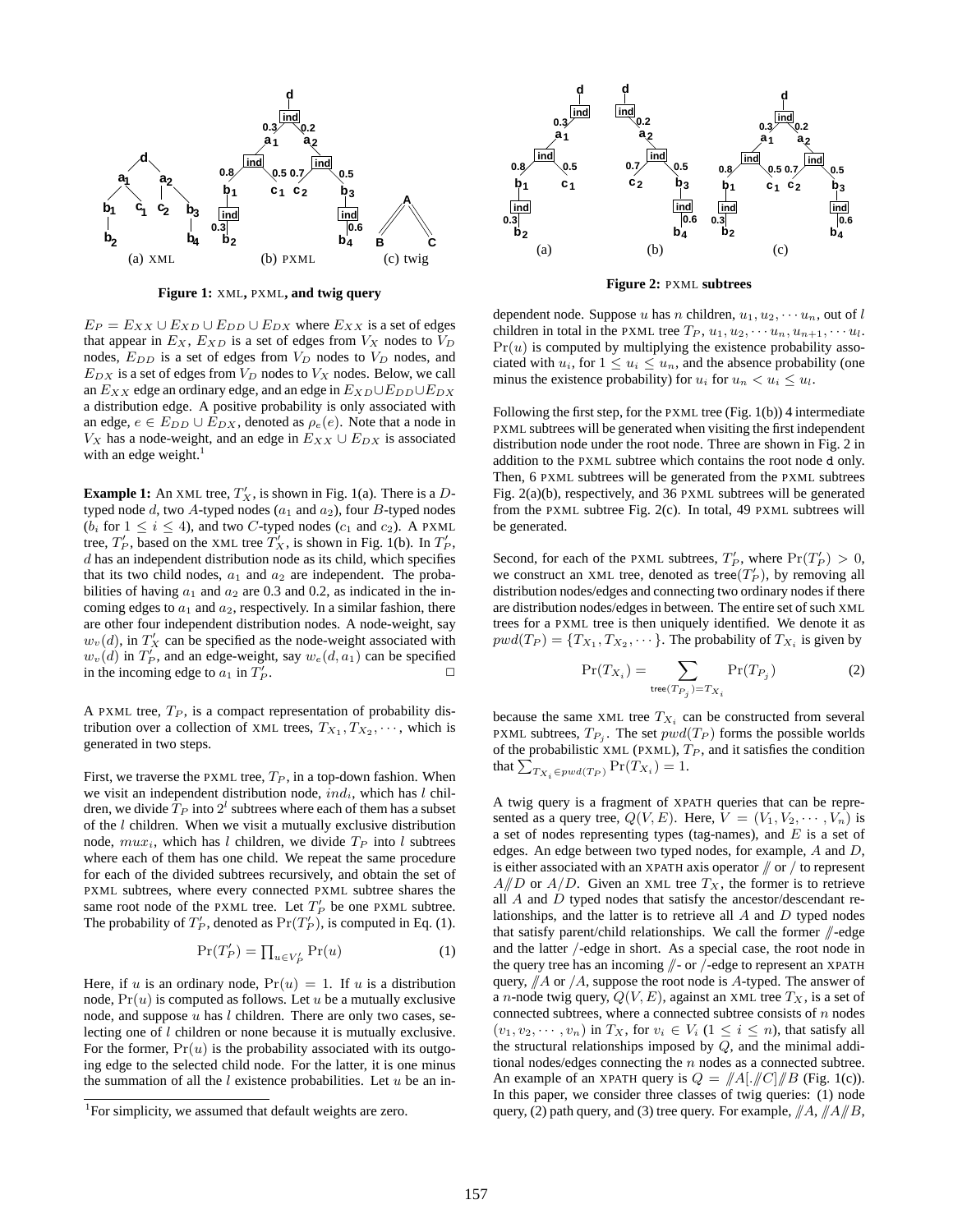**Algorithm 1** PXML-RANK  $(T_P, Q, k)$ 

**Input**: a PXML tree  $T_P$ , a twig query  $Q$ , and an integer  $k$ . **Output**: XML trees,  $\varphi_1, \cdots, \varphi_M$ , with top-k probabilities s.t.  $\rho(\varphi_1) \geq \cdots \geq \rho(\varphi_M).$ 

1:  $M \leftarrow \text{twigQuery}(Q, T_P);$ 

- 2: sort  $M = {\varphi_1, \cdots, \varphi_N}$  in the non-increasing order of their scores;
- 3:  $M \leftarrow$  P-RANK  $(T_P, k, M)$ ;
- 4: remove all  $\varphi_i$  from M if  $\rho(\varphi_i) = 0$ ;
- 5: sort M in the non-increasing order of their top-k probabilities ( $\rho(\varphi_i)$ ); 6: **return** M;

and  $\frac{1}{A}$ [. $\frac{1}{C}$ ]  $\frac{1}{B}$  are examples of node query, path query, and tree query, respectively.

A twig query,  $Q$ , against a PXML tree,  $T_P$ , can be processed by ignoring the existence of the distribution nodes/edges in  $T_P$ . The result is a set of XML trees,  $M(Q, T_P) = \{\varphi_1, \varphi_2, \cdots, \varphi_N\}$ . Let  $\varphi_i$  be an XML tree in the result for a twig query. The score of  $\varphi_i$ , denoted as  $\omega(\varphi_i)$ , can be computed using any score function as studied in [7, 19, 2]. For simplicity we define it as the total sum of its node/edge weights in this paper, i.e.  $\omega(\varphi_i) = \sum_{u \in \varphi_i} w_v(u) +$  $\sum_{e \in \varphi_i} w_e(e)$ . The top-k probability of  $\varphi_i$ ,  $\rho(\varphi_i)$ , is given below.

$$
\rho(\varphi_i) = \sum_{\substack{T_{X_j} \in \text{pwd}(T_P) \\ \varphi_i \in \text{topk}(T_{X_j})}} \Pr(T_{X_j}) \tag{3}
$$

Here,  $T_{X_i}$  is one XML tree in the possible worlds of the PXML tree  $T_P$  ( $pwd(T_P)$ ), and the probability of  $T_{X_i}$ ,  $Pr(T_{X_i})$ , is computed using Eq. (2). The probability of  $\varphi_i$  in the possible world,  $T_{X_i}$ , is  $Pr(T_{X_i})$  if  $\varphi_i$  is contained in  $T_{X_i}$  and the score of  $\varphi_i$ ,  $\omega(\varphi_i)$ , is at least the k-th largest value in  $T_{X_i}$  ( $\varphi_i \in topk(T_{X_i})$ ). It is important to note that several answers may appear in one possible world simultaneously. The  $\rho(\varphi_i)$  is defined as the sum of such probability for every possible world where  $\varphi_i$  is contained.

**Problem Statement** [Top-k PXML Ranking (PXML-RANK)]: Let  $T_P$  be a PXML tree with possible worlds  $pwd(T_P)$ . A PXML-RANK query,  $(Q, k)$ , is specified by a twig query,  $Q$ , and a positive number k, against  $T_P$ . It ranks the top-k probabilities for the answers,  $\varphi_i$ , that satisfy the twig query Q.

The algorithm for processing a PXML-RANK query,  $(Q, k)$ , is outlined in Algorithm 1. First, it obtains a set of XML trees,  $M =$  $\{\varphi_1, \varphi_2, \cdots, \varphi_N\}$ , that satisfy Q, against  $T_P$  (line 1). It can be done over an XML tree which virtually treats every distribution path between two ordinary nodes in  $T_P$  as an edge between the two ordinary nodes. Any efficient existing algorithms that process twig query can be adapted [17]. Second, it sorts  $M$  in the non-increasing order using the scores, such as  $\varphi_i$  appears before  $\varphi_j$  on the sorted M if  $\omega(\varphi_i) \geq \omega(\varphi_i)$  (line 2). Third, it calls P-RANK to compute the top-k probabilities for all answers in  $M$  (line 3). P-RANK returns M, which is a set of pairs  $(\varphi_i, \rho(\varphi_i))$  for every answer  $\varphi_i$ in M. Finally, it removes all answers  $\varphi_i$  from M if their top-k probabilities are zero ( $\rho(\varphi_i) = 0$ ) (line 4), and sorts M in the non-increasing order of their top-k probabilities ( $\rho(\varphi_i)$ ) (line 5). Such  $M$  is returned in line 6. It is worth noting that P-RANK is a time-consuming task in computing PXML-RANK queries. Given a set of answers,  $\{\varphi_1, \varphi_2, \cdots, \varphi_N\}$ , a naive approach needs to compute  $\rho(\varphi_i)$  by enumerating all the possible worlds,  $pwd(T_P)$ , using Eq. (3).



**Figure 3: List v.s.** XML **Tree**

Below, we will first discuss how to process node queries (e.g.  $/ \!\!/ A$ ), and then based on our techniques to process node queries we will discuss how to process any path queries (e.g.  $\sqrt{A/B}$ ), and certain tree queries (e.g.  $\sqrt{A}$ [. $\sqrt{C}$ ] $\sqrt{B}$ ).

## **3. NODE QUERY**

In this section, we discuss processing PXML-RANK queries,  $(Q, k)$ , where  $Q$  is a node query in the form of  $/\!\!/A$ . A node query is to find all A-typed nodes in PXML  $T_P$  to be ranked. Let the answer set  $M$ be  $M = {\varphi_1, \varphi_2, \cdots, \varphi_N}$  which is processed by twigQuery(*Q*,  $T_P$ ) in line 1 of Algorithm 1. Note that, here, an answer  $\varphi_i$  is an ordinary node in PXML tree  $T_P$ .

In the following, we first introduce some existing algorithms for processing ranking queries in a similar but different setting and discuss their deficiencies for processing PXML-RANK queries, followed by discussions of our new approaches.

#### **3.1 New Containment Issues**

In [10], Hua et al. discussed how to answer ranking queries in x-Relation uncertain data. In the x-Relation model, there is a set of independent x-tuples where an x-tuple consists of a set of mutually exclusive tuples (called alternatives). Each tuple in an x-tuple is associated with a score and a probability. A possible world is generated by choosing at most one tuple from each x-tuple. Under the x-Relation model, to process a ranking query, algorithms based on dynamic programming are proposed. The main issue is how to compute the probability that a tuple,  $t_i$ , to be the jth largest ranked tuple in possible worlds, denoted as  $p_{i,j}$ . Assume all tuples are sorted in the decreasing order based on their scores,  $\{t_1, t_2, \dots, t_N\}$ . The existing algorithms compute  $p_{i,j}$ , for  $1 \leq i \leq N$  and  $1 \leq j \leq k$ , where k is the top-k value. First, consider every x-tuple has exactly one alternative, or equivalently, all the tuples are independent. The probability that  $t_i$  ranks j-th in a randomly generated possible world from the sorted tuple set  $\{t_1, \dots, t_i\}$  is  $p_{i,j} = \Pr(t_i) \cdot r_{i-1,j-1}$ . Here,  $\Pr(t_i)$  is the existence probability of tuple  $t_i$ .  $r_{i,j}$  is the probability that a randomly generated possible world from the tuple set  $\{t_1, \cdots, t_i\}$  has exactly  $j$  tuples, and can be computed by the following dynamic programming equations.

$$
r_{i,j} = \begin{cases} \Pr(t_i) \cdot r_{i-1,j-1} + (1 - \Pr(t_i)) \cdot r_{i-1,j} & \text{if } i \geq j \geq 0; \\ 1 & \text{if } i = j = 0; \\ 0 & \text{otherwise.} \end{cases}
$$
(4)

With the above equations, all  $r_{i,j}$  can be computed for  $1 \leq i \leq N$ and  $j = 0, 1, \dots, k - 1$ , based on the previous values, namely,  $r_{i-1,j-1}$  and  $r_{i-1,j}$ . When x-tuples represent multiple alternatives, the same dynamic programming equations can be applied with additional tuple transformations [10].

Like the x-Relation model, in our PXML model, we consider independent and/or mutually exclusive nodes, as well as the scores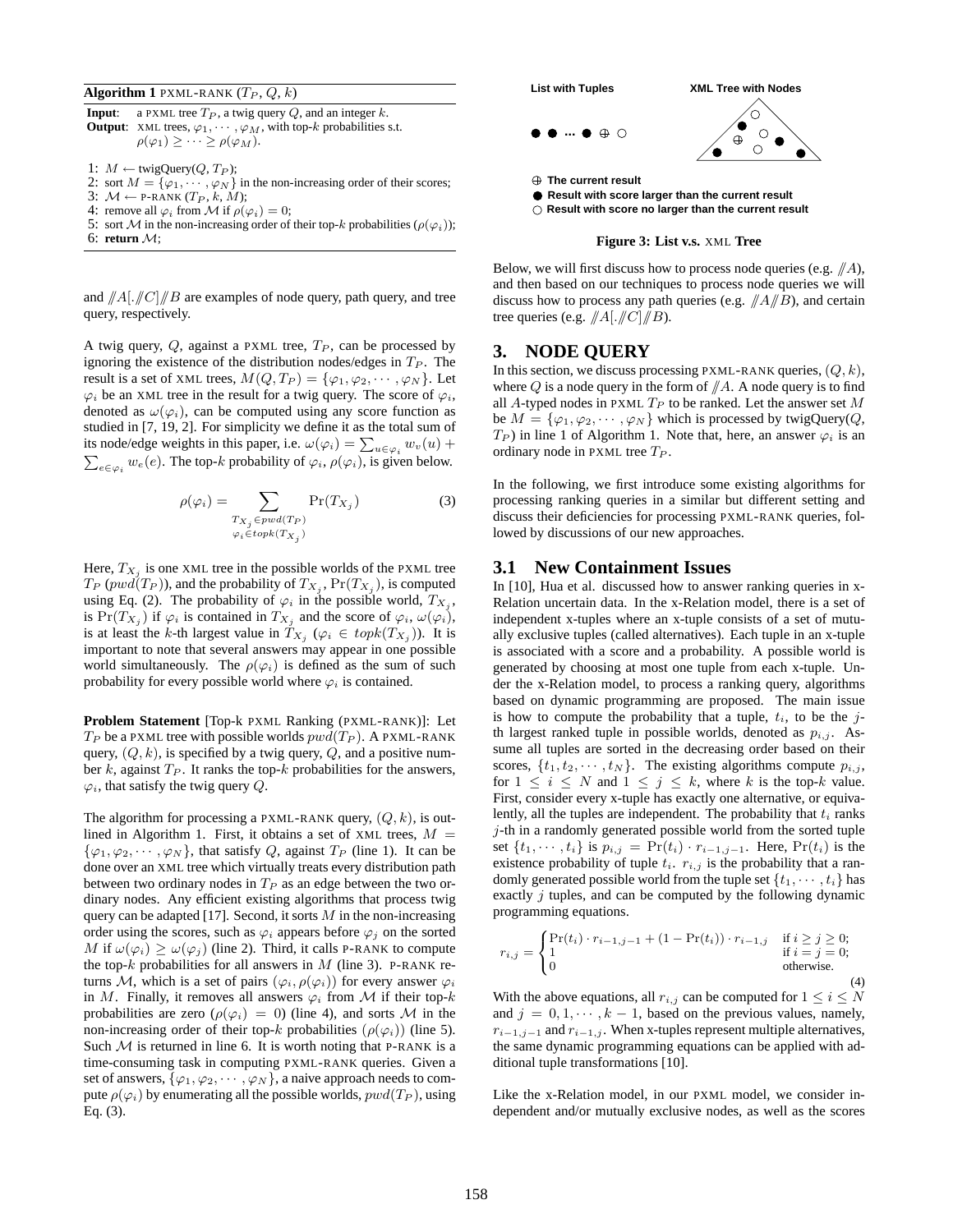

#### **Figure 4: An Overview of Our Approach**

and top- $k$  probabilities. Unlike the x-Relation model, we consider one additional criterion, containment. In other words, for a node query, an answer  $\varphi_i$  can be an ancestor/descendant of another answer  $\varphi_i$  in the PXML tree  $T_P$ . The additional criterion makes it difficult to apply the existing techniques [24, 10, 25] to solve the problem in our setting, even for node queries. Fig. 3 illustrates the main differences. First, in an x-Relation model, the tuples,  $\{t_1, t_2, \dots, t_N\}$ , themselves are the context in which the top-k probabilities are computed. The current  $r_{i,j}$  for the sorted set of tuples  $\{t_1, t_2, \cdots t_{i-1}, t_i\}$  can be computed by the previously computed  $r_{i-1,j-1}$  and  $r_{i-1,j}$  for the sorted set of tuples  $\{t_1, t_2, \cdots t_{i-1}\}.$  Note that all tuples are sorted based on their scores in a decreasing order. Every time for computing  $r_{i,j}$  the algorithm only needs to consider an additional tuple  $t_i$ . The tuples  $\{t_{i+1}, \dots, t_N\}$ , which have smaller scores than the current tuple  $t_i$ , are not needed in the x-Relation model, because they do not affect  $r_{i,j}$  computing. However, in our problem setting, it becomes invalid that the nodes which have smaller scores than the current node are not relevant. As shown on the right side of Fig. 3, a node ("◦") with a smaller score than the current node ("⊕") under consideration can be an ancestor or descendant of the current node. The existence/absence of every node may have impacts on the current node.

**Remark 1:** *The top-k probabilities for answers,*  $\{\varphi_1, \varphi_2, \cdots, \varphi_N\}$ *, need to be determined in the context of the entire* PXML *tree.* 

#### **3.2 An Overview of Our Approach**

We outline our basic ideas for processing node queries in Fig. 4. We will discuss how to extend the basic ideas to process path queries and certain tree queries, and our optimization techniques later. Let the set of answers, M, be  $M = {\varphi_1, \varphi_2, \cdots, \varphi_N}$  which is processed by twigQuery $(Q, T_P)$  in Algorithm 1. All such answers in M are identified in the PXML tree  $T_P$ . It is shown in Fig. 4, in the initial stage, where tree nodes (not answers) and answers in  $T_P$ are indicated as " $\times$ " and "∘", respectively. Then, we compute  $p_{i,j}$ for every answer  $\varphi_i \in M$ , for  $1 \leq j \leq k$ . The answer  $\varphi_i$  to be computed at an iteration is called the current. For the current  $\varphi_i$ , we compute  $p_{i,j}$  in two steps, computing a  $r_{i,j}$ -like variable (step 1) and computing  $p_{i,j}$  (step 2).

In step 1, given the current answer  $\varphi_i$  (indicated as "⊕" in Fig. 4), the  $r_{i,j}$ -like variable we compute is  $r^{\omega(\varphi_i)}_{\varphi_i,j}$ . There exist main differences between  $r_{i,j}$  and  $r^{\omega(\varphi_i)}_{\varphi_i,j}$ . Recall that  $r_{i,j}$  is the probability that a randomly generated possible world from the sorted tuple set  $\{t_1, \dots, t_i\}$  has exactly j tuples. In Eq. (4),  $r_{i,j}$  is computed for the current tuple  $t_i$  using the answers that have a larger score than  $t_i$ 's by utilizing the sorted tuple set,  $\{t_1, \dots, t_{i-1}\}$ , in the decreasing order of the scores. The value of i in  $r_{i,j}$  means the position of the i-th tuple itself on the sorted tuple set. In our problem setting, there does not exist such a sorted set. In order to simulate the sorted set, in other words, the set of answers that have a larger score than the score of the current  $\varphi_i(\omega(\varphi_i))$ , the superscript of  $r_{\varphi_i,j}^{\omega(\varphi_i)}$ 



**Figure 5: Computing**  $p_{i,j}$ 

is introduced. Also, because the sorted tuple set does not exist, the indicator of i used in  $r_{i,j}$  for x-Relation model needs to be reconsidered. In our model, instead of i, we use a subscript  $\varphi_i$  to indicate a subtree in PXML tree  $T_P$  rooted at node  $\varphi_i$ . The meaning of j in  $r^{\omega(\varphi_i)}_{\varphi_i,j}$  remains unchanged. In summary,  $r^{\omega(\varphi_i)}_{\varphi_i,j}$  is the probability that a randomly generated possible world from the subtree of the PXML  $T_P$  rooted at  $\varphi_i$  has exactly j answers whose score is larger than the score of  $\varphi_i$ ,  $\omega(\varphi_i)$ .

In addition, there is a new issue on containment. For computing  $r^{\omega(\varphi_i)}_{\varphi_i,j}$ , we need compute all nodes  $v \in T_P$  including the answers in  $\tilde{M}$  as well as the current node  $\varphi_i$  itself. For this purpose, we introduce a general variable  $r_{v,j}^h$  where v is a node in the PXML tree  $T_P$  and h is a score. We compute  $r_{v,j}^{\omega(\varphi_i)}$  for every node  $v \in T_P$ , based on the score  $\omega(\varphi_i)$ , using dynamic programming. It is important to note that  $r_{v,j}^{\omega(\varphi_i)}$  can be computed based on the subtrees of the subtree rooted at  $v$  in  $T_P$ . Upon completion of the computation,  $r_{v,j}^{\omega(\varphi_i)}$  are known for every node (including the current) and for  $0 \le j \le k - 1$ . An answer  $\varphi_l \in M$  is marked as "•" in Fig. 4, if it has a larger score than the current's  $(\omega(\varphi_l) > \omega(\varphi_i))$ .

In fact, up to this stage,  $r^{\omega(\varphi_i)}_{\varphi_i,j}$  computed is local, since it is computed based on the subtree rooted at  $\varphi_i$  and is not computed in the entire PXML tree  $T_P$  globally. Note that there is a path from the root of PXML tree  $T_P$  to the current  $\varphi_i$  as indicated by " $\rightarrow \oplus$ " in Fig. 4. The  $r^{\omega(\varphi_i)}_{\varphi_i,j}$  needs to be computed globally under the condition that the  $\varphi_i$ ,  $\varphi_i$  hecas to be compared ground and the existence of such a the path " $\rightarrow \oplus$ " must exist. The condition of the existence of such a path " $\rightarrow \oplus$ " may affect some other  $r_{v,j}^h$  which in turn affect  $r_{\varphi_i,j}^{\omega(\varphi_i)}$ for the current  $\varphi_i$ .

In step 2, based on the condition that the path " $\rightarrow \oplus$ " must exist, we compute global  $r^{\omega(\varphi_i)}_{\varphi_i,j}$  and  $p_{i,j}$  for the current  $\varphi_i$  for  $1 \leq j \leq k$ . This is done by condensing the path " $\rightarrow \oplus$ " into a node indicated as " $\oslash$ " in Fig. 4. In other words, the PXML tree  $T_P$  is virtually transformed into another PXML tree  $T_P$  where the path " $\rightarrow \oplus$ " in  $T_P$ becomes a node " $\oslash$ " in  $\mathcal{T}_P$  and all nodes that are connected to the nodes along the path " $\rightarrow \oplus$ " in  $T_P$  are connected to the node " $\oslash$ " in  $\mathcal{T}_P$ . It is worth noting that the global  $r^{\omega(\varphi_i)}_{\varphi_i,j}$  and therefore  $p_{i,j}$ can be computed using the same dynamic programming because the subtree rooted at  $\varphi_i$  is the entire PXML tree. Fig. 5 illustrates the main idea. The left tree is  $T_P$  where the path " $\rightarrow \oplus$ " consists of an ordinary node  $(ord)$ , a mutually exclusive node  $(mux)$ , an independent node *ind*, and the current node  $\varphi_i$  (the root of the subtree (marked 4)). The right tree is  $T_P$ . The subtree (marked 2) and its incoming edge are removed, because the mux node implies that the subtree (marked 2) cannot exist. The subtree (marked 3) in  $T_P$ is directly linked to the root node in  $T_P$  with the same probability. The *ord* node is treated as an independent node with probability one to the subtree (marked 1), which is connected to the root node in  $T_P$ .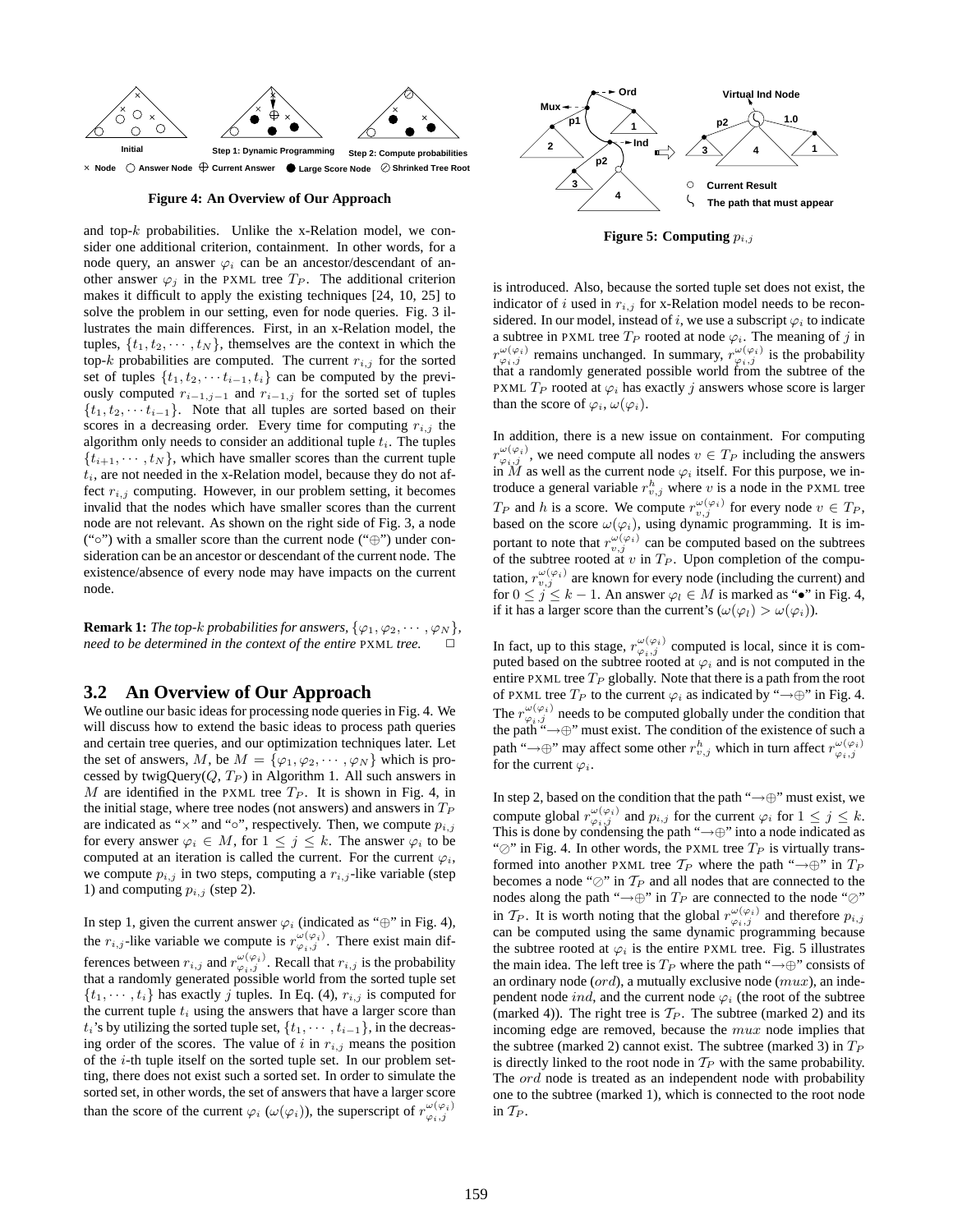

#### **Figure 6: An Example**

Finally, given  $p_{i,j}$ ,  $\rho(\varphi_i)$  can be computed using the following Eq. (5) instead of Eq. (3).

$$
\rho(\varphi_i) = \sum_{j=1}^k p_{i,j} \tag{5}
$$

Below, we discuss how to compute  $\rho(\varphi_i)$  in a conditional probability viewpoint. Suppose  $M'$  is the set of answers where every  $\varphi_l \in M'$  has a larger score than  $\varphi_i$  such as  $(\omega(\varphi_l) > \omega(\varphi_i))$ . The probability of  $\varphi_i$  to appear in the top-k answers,  $\rho(\varphi_i)$ , can be formulated as follows.

 $Pr(\varphi_i)$  appears in the top-k answers)

- $=$  Pr( $\varphi_i$  appears and at most k-1 answers in M')
- $= \Pr(\varphi_i \text{ appears}) \times \Pr(\text{at most } k-1 \text{ answers in } M' \mid \varphi_i \text{ appears})$

In [5] Cohen et al studied probabilistic XML with constraints (constraint satisfaction, query evaluation, and sampling), and the computation of Pr(at most k-1 answers in  $M' | \varphi_i$  appears) can be transformed to a constraint satisfaction problem. The constraint satisfaction problem can be specified by modifying the PXML  $T_P$  as follows: along the path from the root to  $\varphi_i$ , for each edge  $(u, v)$ , (i) if u is a distribution node, then change the probability  $\rho_e(u, v)$ to one, (ii) if  $u$  is a mutually exclusive node, then remove other children and the corresponding subtrees. Let the modified PXML be  $T'_P$ . Then, Pr(at most k-1 answers in  $M' | \varphi_i$  appears) is equal to the probability that a random generated XML tree from  $T'_P$  satisfies the constraints that it contains at most  $k-1$  answers in  $M'$ . Cohen et al. show that the constraint satisfaction problem is polynomial time solvable, and propose an algorithm to solve it. In this work, we compute  $\rho(\varphi_i)$ , for  $1 \leq i \leq N$  for the following main reasons. Although the constraint satisfaction problem is polynomial time solvable, it is proposed for general constraints, and is still time-consuming. For a different  $\varphi_i$ , there is a different  $T_P'$ , and the algorithm [5] needs to compute  $\rho(\varphi_i)$  individually. Instead we mainly consider how to share the costs of computing different  $\rho(\varphi_i)$ 's using specific constraints as discussed above.

## **3.3 An Example**

In this section, from a different viewpoint (conditional probability viewpoint), we explain how to compute  $\rho(\varphi_i)$  using an example. Suppose  $\varphi_i$  is the current answer and  $M'$  is the set of answers where every  $\varphi_l \in M'$  has a larger score than  $\varphi_i$  such as  $(\omega(\varphi_l) >$  $\omega(\varphi_i)$ ). The probability of  $\varphi_i$  to appear in the top-k answers can be formulated as follows.

 $Pr(\varphi_i)$  appears in the top-k answers)

- $= Pr(\varphi_i)$  appears and at most  $k-1$  answers in  $M'$ )
- =  $\sum_{j=0}^{k-1} \Pr(\varphi_i)$  appears and exact j answers in  $M'$ )
- =  $\sum_{j=0}^{k-1} \Pr(\varphi_i \text{ appears}) \times \Pr(\text{exact } j \text{ answers in } M' \mid \varphi_i \text{ appears}).$

Here,  $Pr(\varphi_i)$  appears) can be easily computed by multiplying all probabilities,  $\rho_e(.)$ , along the path from root node of the PXML tree  $T_P$  to  $\varphi_i$  (" $\rightarrow \oplus$ "). The conditional probability of Pr(exact j answers in  $M' \mid \varphi_i$  appears) is computed upon the condensed new PXML tree  $T_P$ .

Fig. 6(a) shows a PXML  $T'_P$  that specifies the relationships among E-products (*E*-typed). There are 7 E-products  $e_i$  for  $1 \le i \le 7$ . An E-product has a score (indicated in the brackets) as its performance. There are some uncertainties. The distribution node  $ind_1$ implies that  $e_7$  is a part of  $e_6$  with probability 0.6 and is a part of  $e_4$  with probability 0.7. The two are independent. The distribution node  $mu x_1$  implies that either  $e_6$  is used in  $e_1$  with probability  $0.4$  or is used in  $e_2$  with probability 0.5, but cannot be used in both. The two are mutually exclusive to each other. Suppose a PXML-RANK query  $(Q, k)$  is issued against  $T'_P$  (Fig. 6(a)), where  $Q = \mathbb{E}$  and  $k = 1$ . The set of E-products to be ranked is  $M =$  ${e_1, e_2, e_3, e_4, e_5, e_6, e_7}$  which is computed using twigQuery(Q,  $T_P'$ ) in Algorithm 1. Note that M is sorted in the decreasing order of the scores (performance indicators). Next, all E-products in M will be ranked based on top-k probabilities,  $\rho(e_i)$ , for  $1 \leq i \leq 7$ , against the possible words  $pwd(T_P')$ .

One of the possible worlds (e.g. XML tree  $T_X'$ ) is shown in Fig. 6(b).  $T'_X$  is with the conditions that  $e_6$  and  $e_4$  coexist under the independent node  $ind_1$ ,  $e_5$  is present alone under the independent node  $ind_2$ , and  $e_1$  is present under the mutually exclusive node  $mu_1$ . The probability of  $T'_X$  is  $Pr(T'_X) = (0.4 \times 0.6) \times ((0.9 \times (1 (0.8)$   $\times$  0.7) = 0.03024 where 0.4 is the probability of the subtree rooted at  $e_6$ , and  $(0.9 \times (1 - 0.8))$  is the probability of the subtree rooted at  $e_4$  in  $T'_X$ , respectively. It is infeasible to compute  $\rho(e_i)$  using Eq. (3) because it needs to enumerate all possible worlds  $pwd(T_P)$  and summarize the top-k probabilities for  $e_i$  to be ranked top. Note that the size of possible worlds can be exponential. Instead we efficiently compute  $\rho(e_i)$  using Eq. (5).

There are several obvious cases. (1)  $e_7$  has the smallest score (93) in M. The only possible world for  $e_7$  to be ranked top is the XML tree with  $e_7$  only.  $\rho(e_7) = (1 - 0.6) \times (1 - 0.7) = 0.12$ . (2)  $e_1$  has the largest score in  $M$ . If it appears in a possible world, it will be ranked top  $\rho(e_1) = 0.6 \times 0.4 = 0.24$ . (3)  $e_2$  is ranked top if and only if  $e_1$  does not appear in the possible worlds where  $e_2$  appears. Note that  $e_1$  and  $e_2$  are mutually exclusive. In other words, if  $e_2$ appears, then  $e_1$  will not appear.  $\rho(e_2) = 0.6 \times 0.5 = 0.3$ . (4)  $e<sub>5</sub>$  can not be ranked top, because its ancestor  $e<sub>4</sub>$  has a higher score than  $e_5$ , and whenever  $e_5$  appears  $e_4$  will always appear.  $\rho(e_5)$  = 0.

Next consider a PXML-RANK query  $(Q, k)$  against  $T'_P$  (Fig. 6(a)) where Q is the same  $/E$  but  $k = 3$ . The set of answers to be ranked is the same  $M = \{e_1, e_2, e_3, e_4, e_5, e_6, e_7\}$ . We discuss computation of top-k probability,  $\rho(e_6)$ , for  $e_6$  to be ranked top-k. Let  $e_6$  to be the current with  $\omega(e_6) = 94$ . The E-products that have larger scores than  $\omega(e_6) = 94$  are  $M_h = \{e_1, e_2, e_3, e_4, e_5\}$ which we call h-answers.

Consider  $e_6$ . The PXML tree  $T'_P$  can be divided into several parts, P,  $T_1$ , and  $T_2$ , as shown in Fig. 7. Here, P represents " $\rightarrow \oplus$ " which must appear because  $e_6$  must appear. Obviously,  $Pr(e_6$  appears) =  $Pr(P \text{ appears}) = 0.6$ . We have  $\rho(e_6) = Pr(P \text{ appears and at most } 2)$ h-answers appear) =  $\sum_{j=0}^{2} \Pr(P)$  appears and exact j h-answers appear) =  $\sum_{j=0}^{2} \Pr(P \text{ appears}) \times \Pr(\text{exact } j \text{ h-answers appear})$ | P appears). Note that  $Pr(P$  appears) = 0.6. We explain how to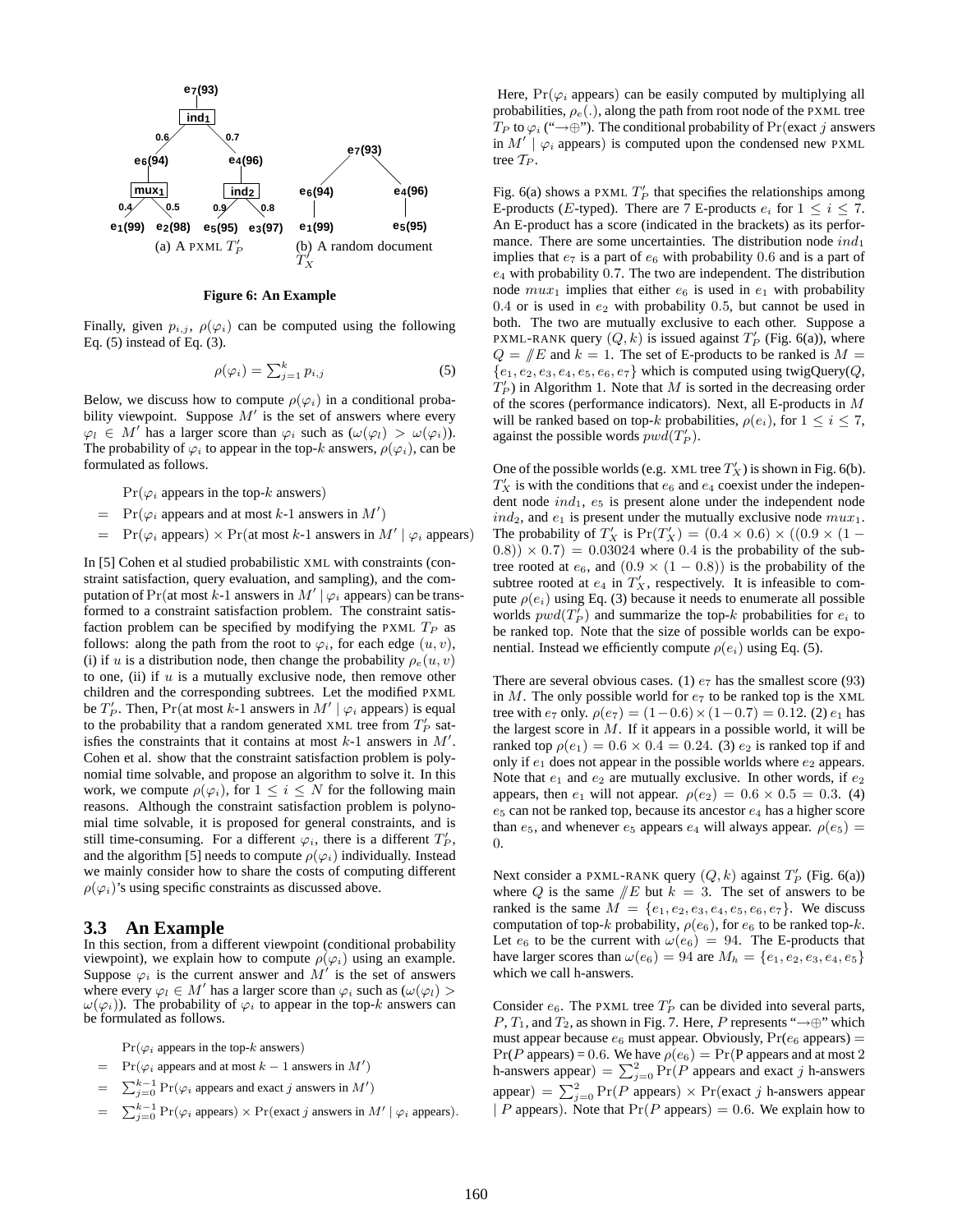

**Figure 7: Cut the tree into several parts**

compute

$$
Pr(exact j h-answers appear | P appears)
$$
 (6)

for  $0 \leq j \leq 2$  below. Recall that, given the current  $e_6$ , in our notation, the probability that exact j answers from  $M_h$  appear in the subtree rooted at v is denoted as  $r_{v,j}^{\omega(e_6)} = r_{v,j}^{94}$ . For simplicity, we use  $r_{v,j}$  below.

**Case-1** ( $j = 0$ ): Eq. (6) equals to Pr(0 h-answer in  $T_1$  appears)  $\times$  $Pr(0 \text{ h-answer in } T_2 \text{ appears})$ . For the first part, it is  $r_{max_1,0}$ . The only situation that 0 h-answer appears in the subtree rooted at  $mu x_1$  (T<sub>1</sub>) is that none of  $e_1$  and  $e_2$  appears. Since  $e_1$  and  $e_2$  are mutually exclusive, we have  $r_{mu x_1,0} = 1.0 - \rho_e(m u x_1, e_1)$  –  $\rho_e(mux_1, e_2) = 1.0 - 0.4 - 0.5 = 0.1$ . The second part is equal to Pr(the absence of edge  $(ind_1, e_4)) + Pr(the existence of edge$  $(ind_1, e_4) \times r_{e_4,0} = (1.0 - 0.7) + 0.7 \times r_{e_4,0}$ . Here,  $r_{e_4,0} = 0$ because  $e_4$  must appear when considering the subtree rooted at  $e_4$ , so the second part is  $0.3 + 0.7 \times 0 = 0.3$ . Combining the two parts, Eq. (6), for  $j = 0$ , equals to  $0.1 \times 0.3 = 0.03$ .

**Case-2** ( $j = 1$ ): Eq. (6) equals to Pr(0 h-answer in  $T_1$  appears)  $\times$ Pr(1 h-answers in  $T_2$  appear) + Pr(1 h-answers in  $T_1$  appear)  $\times$  $Pr(0 \text{ h-answer in } T_2 \text{ appears}).$  Note that  $Pr(0 \text{ h-answer in } T_1$ appears) = 0.1 and  $Pr(0 h\text{-answer in }T_2 \text{ appears}) = 0.3$  are computed in Case-1.

Here, Pr(1 h-answer in  $T_1$  appears) =  $r_{mu x_1,1}$ . The only situation that 1 h-answer in the subtree rooted at  $mu_{x_1}(T_1)$  appears is that either  $e_1$  appears or  $e_2$  appears. Since  $e_1$  and  $e_2$  are mutually exclusive, we have Pr(1 h-answer in  $T_2$  appears) =  $r_{max_1,1}$  =  $\rho_e(mux_1, e_1) + \rho_e(mux_1, e_2) = 0.4 + 0.5 = 0.9.$ 

Also  $Pr(1)$  h-answer in  $T_2$  appears) =  $Pr(1)$  the existence of edge  $(ind_1, e_4)$   $\times r_{e_4,1} = 0.7 \times r_{e_4,1}$ . The only situation that 1 hanswer appears in the subtree rooted at  $e_4$  ( $T_2$ ) is that 0 h-answer appears in the subtree rooted at  $ind_2$ , i.e.,  $r_{e_4,1} = r_{ind_2,0}$ . It means that neither  $e_5$  nor  $e_3$  appears, i.e.  $r_{ind_2,0} = \left(1-\rho_e(ind_2,e_5)\right) \times$  $(1 - \rho_e (ind_2, e_3)) = (1 - 0.9) \times (1 - 0.8) = 0.02$ . Then, we have Pr(1 h-answer in  $T_2$  appears) =  $0.7 \times 0.02 = 0.014$ .

Therefore, Eq. (6), for  $j = 1$ , equals to  $0.1 \times 0.014 + 0.9 \times 0.3 =$ 0.2714.

**Case-3** ( $j = 2$ ): Eq. (6) equals to Pr(0 h-answer in  $T_1$  appears)  $\times$  $Pr(2 \text{ h-answers in } T_2 \text{ appear}) + Pr(1 \text{ h-answer in } T_1 \text{ appears}) \times$  $Pr(1 \text{ h-answer in } T_2 \text{ appears}) + Pr(2 \text{ h-answers in } T_1 \text{ appear}) \times$ Pr(0 h-answer in  $T_2$  appears) =  $0.1 \times Pr(2$  h-answers in  $T_2$ appear) +  $0.9 \times 0.014$  + Pr(2 h-answers in  $T_1$  appear)  $\times$  0.3.

#### **Algorithm 2** P-RANK  $(T_P, k, M)$

**Input**: a PXML  $T_P$ , an integer k, and a sorted set of twig query answers  $M = {\varphi_1, \cdots, \varphi_N}$ , s.t.  $\omega(\varphi_1) \geq \cdots \geq \omega(\varphi_N)$ . **Output**:  $(\varphi_i, \rho(\varphi_i))$ , for  $1 \leq i \leq N$ .

|     | 1: for $i \leftarrow 1$ to N do                                                           |
|-----|-------------------------------------------------------------------------------------------|
| 2:  | H-PROB $(T_P, \varphi_i, k)$ ;                                                            |
| 3:  | $P \leftarrow \mathsf{path}(T_P, \varphi_i);$                                             |
| 4:  | $T_P \leftarrow$ PATH-CONDENSE $(T_P, \varphi_i)$ ;                                       |
| 5:  | $v' \leftarrow root(\mathcal{T}_P)$ ;                                                     |
| 6:  | H-TOPK $(v', k, \omega(\varphi_i))$ , children $(v')$ ;                                   |
| 7:  | $s \leftarrow \text{count}(P)$ ;                                                          |
| 8:  | $p \leftarrow \prod_{e \in P} \rho_e(e);$                                                 |
| 9:  | $p_{i,j} \leftarrow 0$ , for $1 \leq j \leq s$ ;                                          |
| 10: | $p_{i,j} \leftarrow p \cdot r_{v',j-s-1}^{\omega(\varphi_i)}$ , for $s+1 \leq j \leq k$ ; |
| 11: | $\rho(\varphi_i) \leftarrow \sum_{j=1}^k p_{i,j};$                                        |
|     | 12: return $\{(\varphi_1, \rho(\varphi_1)), \cdots, (\varphi_N, \rho(\varphi_N))\};$      |

The probabilities for  $j < 2$  are computed already in Case-1 and Case-2.

Here,  $Pr(2 \text{ h-answers in } T_1 \text{ appear}) = r_{max_1,2}$ . To have 2 hanswers appear in the subtree rooted at  $mu_{x_1}$ , both  $e_1$  and  $e_2$  must appear. This is impossible because  $e_1$  and  $e_2$  are mutually exclusive. We have Pr(2 h-answers in  $T_1$  appear) =  $r_{max_1,2} = 0$ .

On the other hand,  $Pr(2 \text{ h-answers in } T_2 \text{ appear}) = Pr(existence)$ of edge  $(ind_1, e_4) \rangle \times r_{e_4,2} = 0.7 \times r_{e_4,2}$ . The only situation that 2 h-answers appear in the subtree rooted at  $e_4$  is that 1 h-answer appears in the subtree rooted at  $ind_2$ , i.e.,  $r_{e_4,2} = r_{ind_2,1}$ . It means that either (a)  $e_5$  appears but  $e_3$  does not appear or (b)  $e_5$  does not appear but  $e_3$  appears. We have  $r_{ind_2,1} = \rho_e (ind_2, e_3) \times (1 \rho_e(ind_2, e_5) + (1 - \rho_e(ind_2, e_3)) \times \rho_e(ind_2, e_5) = 0.9 \times (1 (0.8) + (1 - 0.9) \times 0.8 = 0.26$ . We have Pr(2 h-answers in  $T_2$ ) appear) =  $0.7 \times 0.26 = 0.182$ . Therefore, Eq. (6), for  $j = 2$ , equals to  $0.1 \times 0.182 + 0.9 \times 0.014 + 0 \times 0.3 = 0.0308$ .

With all the three cases,  $\rho(e_6) = \Pr(P \text{ appears}) \times \sum_{j=0}^{2} \Pr(\text{exact})$ j h-answers appear | P appears) =  $0.6 \times (0.03 + 0.2714 +$  $(0.0308) = 0.19932$ . For the PXML-RANK query  $(\sqrt{\smash[b]{E}}, 3)$  against  $T_P'$  (Fig. 6(a)), the ranking is shown below.

| $\rho(e_4)   \rho(e_3)$ |      | $\rho(e_7)$ | $\rho(e_5)$                          |           | $\rho(e_2)$ $\rho(e_1)$ | $\rho(e_6)$        |
|-------------------------|------|-------------|--------------------------------------|-----------|-------------------------|--------------------|
|                         | 0.56 |             | $\mid$ 0.37924 $\mid$ 0.35784 $\mid$ | $1 \t0.3$ |                         | $0.24 \pm 0.19932$ |

#### **3.4 Algorithms**

The algorithm to compute P-RANK for node queries is given in Algorithm 2. It takes three inputs. The PXML tree  $T_P$ , the top-k value k, and a set of answers  $M = {\varphi_1, \varphi_2, \cdots, \varphi_N}$  which is sorted in the decreasing order of their scores  $\omega(\cdot)$ . For each  $\varphi_i$  (the current), in a for-loop, it processes the following tasks. It computes its local  $r^{\omega(\varphi_i)}_{\varphi_i,j}$  using dynamic programming (line 2). It identifies the path from the root of  $T_P$  to the current  $\varphi_i$  (" $\rightarrow \oplus$ "), and assigns it to P (line 3). Then, it virtually reconstructs  $T_P$  to  $T_P$  by condensing the path P into a node which is the root of  $T_P$ , v' (line 4-5). It computes the global  $r^{\omega(\varphi_i)}_{\varphi_i,j}$  in line 6 using dynamic programming where children( $v'$ ) indicates the children of the root node  $v'$ . In order to compute  $p_{i,j}$  where i implies  $\varphi_i$ , it counts how many nodes on the path P (" $\rightarrow$ ⊕") that are with a score greater than  $\omega(\varphi_i)$  (line 7). The algorithm computes  $p_{i,j}$  (line 8-10), and then computes  $\rho(\varphi_i)$ in line 11.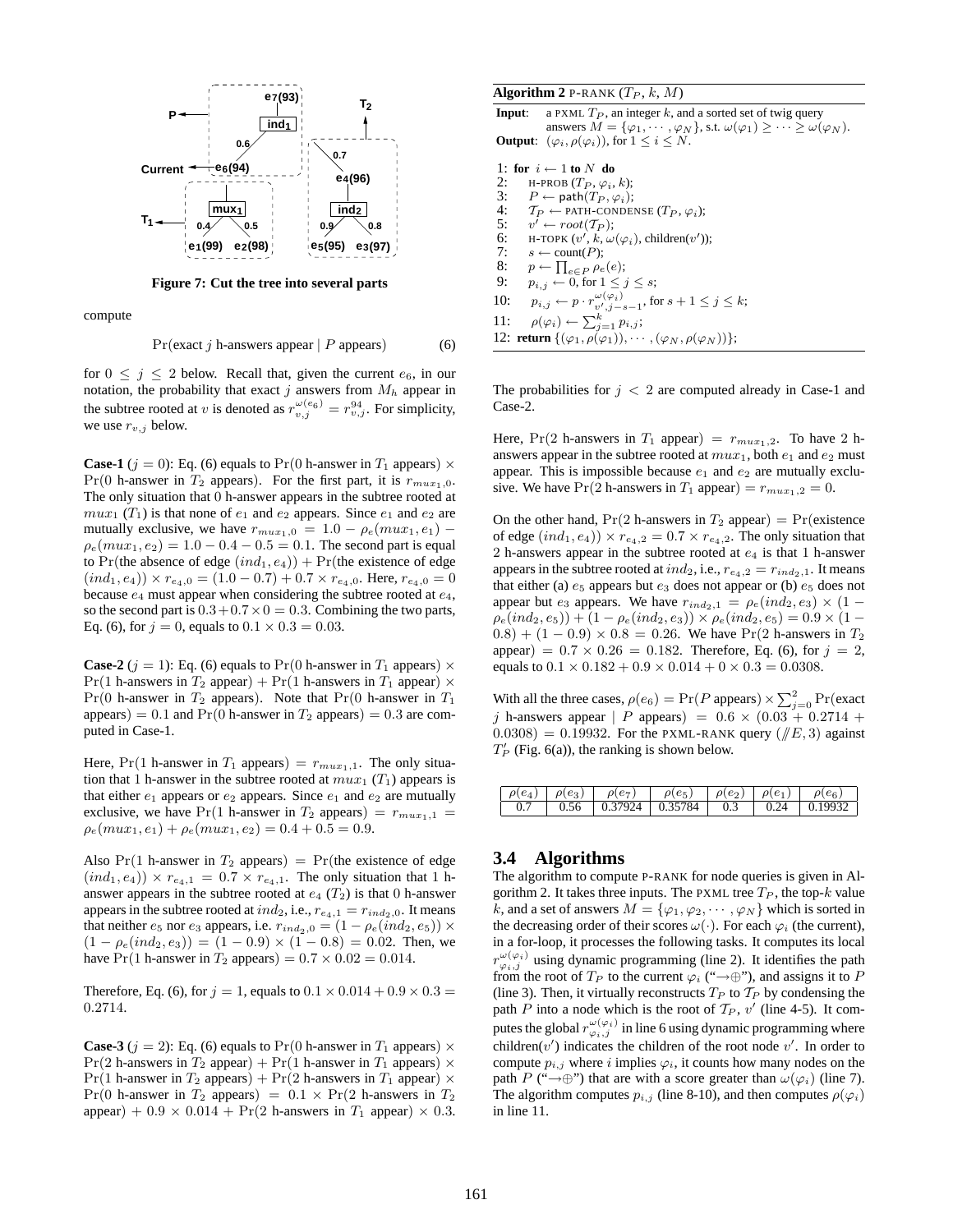**Algorithm 3** H-PROB  $(T_P, \varphi, k)$ 

**Input**: a PXML  $T_P(V_P, E_P)$ , an answer  $\varphi$ , and an integer k. **Output**:  $r_{v,j}^{\omega(\varphi)}$ , for  $v \in V_P$  and  $0 \le j \le k-1$ .

1:  $h \leftarrow \omega(\varphi);$ 2: **for** every  $v \in V_P$  in the post-order traversing order **do**<br>3: **if** v is a leaf node **then** if  $v$  is a leaf node then  $4:$  $\frac{h}{v,j} \leftarrow 0$ , for  $0 \leq j \leq k-1$ ; 5: **if** v is an answer with  $\omega(v) > h$  **then**<br>6:  $r_{n+1}^h \leftarrow 1$ ; 6:  $r_{v,1}^h \leftarrow 1;$ 7: **else**  $\frac{8}{9}$  $v^h_{v,0} \leftarrow 1;$ 9: **else** let  $\{v_1, \dots, v_l\}$  be the set of children of v in  $T_P$ ; 11: **H-TOPK**  $(v, k, h, \{v_1, \dots, v_l\})$ ; 12: **return**  $r_{v,j}^{\omega(\varphi)}$ ;



**Figure 8: Computing**  $r_{v,j}^h$ 

We explain H-PROB (used in line 2, Algorithm 2). The H-PROB algorithm is given in Algorithm 3. It takes three inputs, the PXML tree  $T_P$ , the current answer  $\varphi$ , and the value of k. The main task of H-PROB is to compute local  $r_{v,j}^h$  where  $h = \omega(\varphi)$  in a bottomup fashion. For non-leaf nodes, it further calls H-TOPK (Algorithm 4) to compute using dynamic programming. The H-TOPK algorithm takes four inputs to compute  $r_{v,j}^h$ , for  $0 \leq j < k$ . Here, h is the score of the current  $\varphi$ , v is the non-leaf node in question,  $\{v_1, \dots, v_l\}$  are the children of v. It assumes that  $r_{v_i,j}^h$ , for  $1 \leq i \leq l$ , have already been computed. (Note that the H-PROB algorithm uses a bottom-up traversal to compute.) There are several cases handled in the H-TOPK algorithm: (1)  $v$  is a mutually exclusive distribution node (line 1-3), (2)  $v$  is an independent distribution node (line 4-11), and (3)  $v$  is an ordinary node (line 12-20).

Below, we explain the case when v has 2 children ( $l = 2$ ):  $\{v_1, v_2\}$ (Fig. 8(a)). Note that both  $r_{v_1,j}^h$  and  $r_{v_2,j}^h$  have been computed.

If v is a mutually exclusive node, for  $j > 0$ ,  $v_1$  and  $v_2$  can not appear simultaneously.  $r_{v,j}^h$  can be computed in two cases, either with the subtree rooted at  $v_1$  or with the subtree rooted at  $v_2$ . That is,  $r_{v,j}^h = \rho_e(v, v_1) \cdot r_{v_1,j}^h + \rho_e(v, v_2) \cdot r_{v_2,j}^h$ . For  $j = 0$ , it needs to consider an additional case that none of the two subtrees are selected.  $r_{v,0}^h$  is computed as follows.  $r_{v,0}^h = \rho_e(v, v_1) \cdot r_{v_1,0}^h +$  $\rho_e(v, v_2) \cdot r_{v_2,0}^h + (1 - \rho_e(v, v_1) - \rho_e(v, v_2)).$ 

If v is an independent node, the existence of  $v_i$  is independent from each other where  $i = 1, 2$ . v chooses either  $v_1$ , or  $v_2$ , or both, or none. Let  $B_{v_i,j}^h$  be the probability that a randomly generated XML tree, from the branch  $(v, v_i)$  which consists of the edge  $(v, v_i)$  and the subtree rooted at  $v_i$ , contains exactly j answers with score greater than h. When  $j > 0$ ,  $B_{v_i,j}^h = \rho_e(v, v_i) \cdot r_{v_i,j}^h$ , and, when  $j = 0$ ,  $B_{v_i,0}^h = \rho_e(v, v_i) \cdot r_{v_i,0}^h + (1 - \rho_e(v, v_i))$ . Then,  $r_{v,j}^h$  includes the cases that, in a randomly generated XML tree, one branch, say  $(v, v_1)$ , contains exactly  $s \leq j$  answers with a score greater than  $h$ , and the other branch, say  $(v, v_2)$ , contains **Algorithm 4** H-TOPK  $(v, k, h, \{v_1, \dots, v_l\})$ 

**Input**: a node  $v \in T_P$ , an integer k, a weight h, and the children set of  $v, \{v_1, \dots, v_l\}$ , with  $r_{v_i, j}^h$  values computed. **Output**:  $r_{v,0}^h, \dots, r_{v,k-1}^h$ .

1: if 
$$
v
$$
 is mutually exclusive then

1: **if** *v* is mutually exclusive **then**<br>
2:  $r_{v,j}^h \leftarrow \sum_{i=1}^l \rho_e(v, v_i) \cdot r_{v_i,j}^h$ , for  $0 \le j \le k - 1$ ;<br>
3:  $r_{v,0}^h \leftarrow r_{v,0}^h + (1 - \sum_{i=1}^l \rho_e(v, v_i));$  $2:$ 

- $3:$
- 4: **if** v is independent **then**
- 5: **for**  $i \leftarrow 1$  **to** l **do**<br>6:  $B_{n,i}^h \leftarrow \rho_e(v,$
- 6:  $B^h_{v_i,j} \leftarrow \rho_e(v, v_i) \cdot r^h_{v_i,j}$ , for  $0 \le j \le k 1$ ;
- 7:  $B_{v_i,0}^h \leftarrow B_{v_i,0}^h + (1 \rho_e(v, v_i));$
- 8:  $r_{u_0,j}^h \leftarrow B_{v_1,j}^h$ , for  $0 \le j \le k-1$ ;
- 9: **for**  $i \leftarrow 1$  **to**  $l 1$  **do**<br> $\begin{array}{c} \n\text{do} \\
\text{do} \\
\hline\n\end{array}$ 10:  $r_{u_i,j}^h \leftarrow \sum_{s=0}^j r_{u_{i-1},s}^h \cdot B_{v_{i+1},j-s}^h$ , for  $0 \le j \le k-1$ ;
- 11: r  $v_{v,j}^h \leftarrow r_{u_{l-1},j}^h$ , for  $0 \leq j \leq k-1$ ;
- 12: **if**  $v$  is ordinary **then**
- 13:  $r_{u_0,j}^h \leftarrow r_{v_1,j}^h$ , for  $0 \le j \le k-1$ ;
- 14: **for**  $i \leftarrow 1$  **to**  $l 1$  **do**
- 15:  $r_{u_i,j}^h \leftarrow \sum_{s=0}^j r_{u_{i-1},s}^h \cdot r_{v_{i+1},j-s}^h$ , for  $0 \le j \le k-1$ ;
- 16: **if** v is an answer with  $\omega(v) > h$  **then**
- 17:  $r$  $h_{v,j}^h \leftarrow r_{u_{l-1},j-1}^h$ , for  $1 \leq j \leq k-1$ ;
- 18:  $v_{v,0}^h \leftarrow 0;$

$$
19: \qquad else
$$

20: 
$$
r_{v,j}^h \leftarrow r_{u_{l-1},j}^h
$$
, for  $0 \le j \le k-1$   
21: return  $r^h$  ...  $r^h$ 

21: return 
$$
r_{v,0}^h, \dots, r_{v,k-1}^h;
$$



**Figure 9: Computing** H-PROB  $(T_P, \varphi_{i+1}, k)$ 

exactly  $j - s$  answers with a score greater than h, and is computed as  $r_{v,j}^h = \sum_{s=0}^j B_{v_1,s}^h \cdot B_{v_2,j-s}^h$ , for  $0 \le j \le k-1$ .

If v is an ordinary node, it can be computed by treating  $v$  as an independent node, i.e. v has two independent children  $v_1$  and  $v_2$ , with probability  $\rho_e(v, v_1) = 1$  and  $\rho_e(v, v_2) = 1$ , which means that both edges must exist with probability one. First compute  $\tilde{r}_{v,j}^h$ by treating v as an independent node, i.e.  $\tilde{r}_{v,j}^h = \sum_{i=0}^j r_{v_1,i}^h$ .  $r_{v_2,j-i}^h$ . Note that in this case  $B_{v_i,s}^h = r_{v_i,s}^h$ . If v itself is an answer with score greater than h, then  $r_{v,j}^h = \tilde{r}_{v,j-1}^h$  for  $0 < j \leq k-1$ and  $r_{v,0}^h = 0$ , otherwise  $r_{v,j}^h = \tilde{r}_{v,j}^h$  for  $0 \le j \le k - 1$ .

We design our algorithm for handling general  $l$  children of a given node  $v$ . If  $v$  is an independent node or an ordinary node, in order to compute  $r_{v,j}^h$ , we need to consider how many exact answers out of  $j$  answers are from which subtrees by enumerating all the sequences,  $i_1, \dots, i_l$ , such that  $\sum_{s=1}^{l} i_s = j$  for any fixed  $j \in \{0, \dots, k-1\}$ . We handle l children of a given node v, if it is an independent/ordinary node, by transforming the node  $v$  with  $l$  children into a left-deep binary subtree, as shown in Fig. 8(b).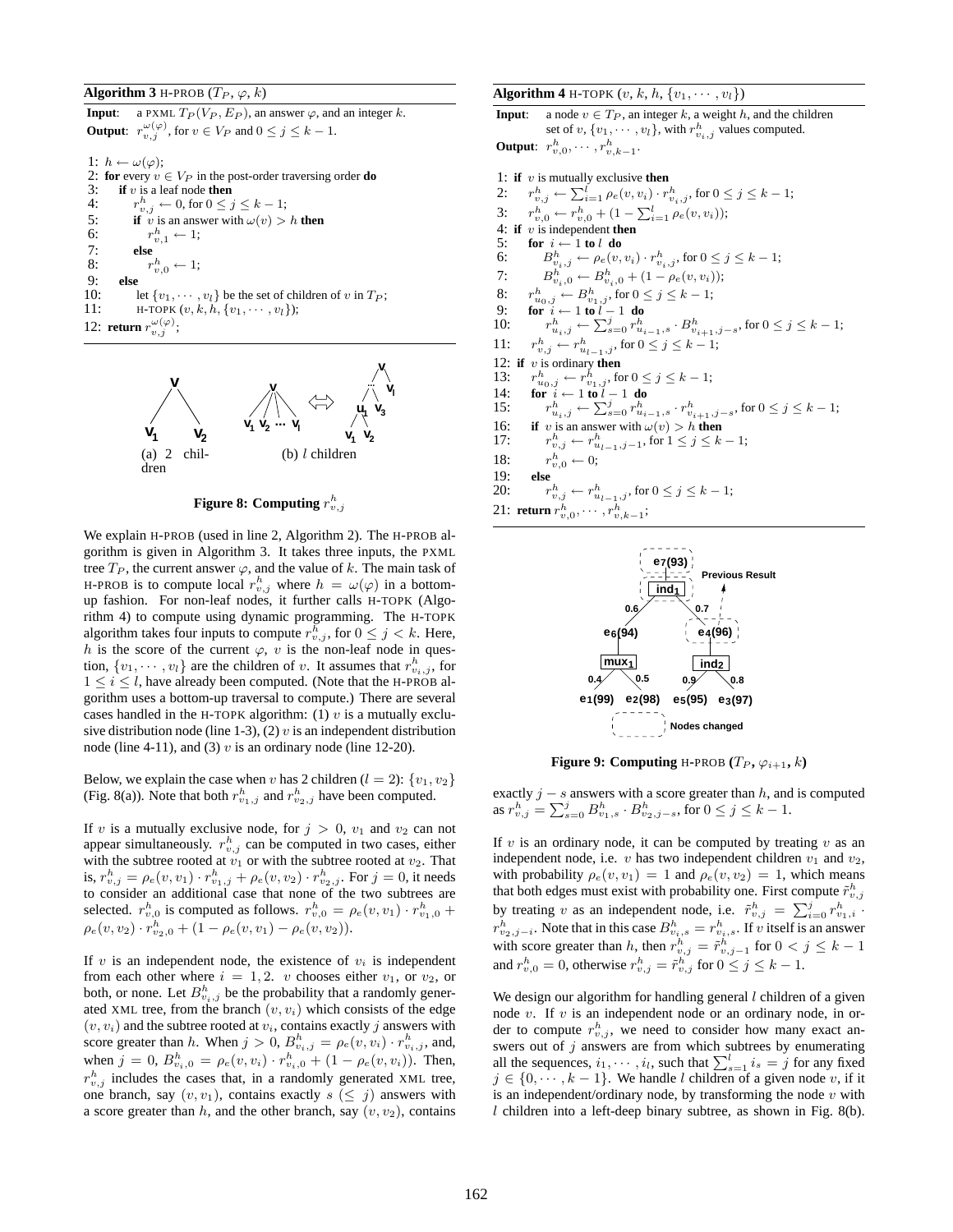|                | ; for $h = \omega(e_4)$<br>$r_{\underline{v},j}^h$ |                             |          | $r^h$<br>for $h = \omega(e_5)$<br>$v, \eta$ |          |          |
|----------------|----------------------------------------------------|-----------------------------|----------|---------------------------------------------|----------|----------|
| node(v)        | 0                                                  | $=1$<br>$\boldsymbol{\eta}$ | $i=2$    | $\Omega$<br>=                               | $=$ 1    | $=2$     |
| e <sub>1</sub> |                                                    | 1.0                         | $\theta$ | 0                                           | 1.0      | 0        |
| $e_2$          | 0                                                  | 1.0                         | $\theta$ | 0                                           | 1.0      | 0        |
| $e_3$          | 0                                                  | 1.0                         | $\Omega$ | 0                                           | 1.0      | $\Omega$ |
| $e_4$          | 0.2                                                | 0.8                         | 0        | 0                                           | 0.2      | 0.8      |
| $e_5$          | 1.0                                                | $\Omega$                    | $\Omega$ | 1.0                                         | $\Omega$ | $\Omega$ |
| $e_6$          | 0.1                                                | 0.9                         | $\Omega$ | 0.1                                         | 0.9      | $\Omega$ |
| $e_7$          | 0.2024                                             | 0.4952                      | 0.3024   | 0.138                                       | 0.2264   | 0.3332   |
| $mux_1$        | 0.1                                                | 0.9                         | $\theta$ | 0.1                                         | 0.9      | $_{0}$   |
| $ind_1$        | 0.2024                                             | 0.4952                      | 0.3024   | 0.138                                       | 0.2264   | 0.3332   |
| $ind_2$        | 0.2                                                | 0.8                         | $_{0}$   | 0.2                                         | 0.8      | 0        |

**Table 1: Consecutive computing**  $r_{v,j}^h$  for  $h = \omega(e_4), \omega(e_5)$ 



**Figure 10: Convert a node with** l **children to a complete binary tree**

There are  $2l - 1$  nodes in the transformed binary tree in total,  $\{v_1, \dots, v_l, u_1, \dots, u_{l-2}, v\}$ . Here,  $v_1, \dots, v_l$  are leaf nodes,  $u_1$ has two children ( $v_1$  and  $v_2$ ),  $u_i$ , for  $i > 1$ , has two children ( $u_{i-1}$ ) and  $v_{i+1}$ ), for  $2 \le i \le l-2$ . The node v has two children  $u_{l-2}$  and  $v_l$ . If v is an ordinary node, then  $u_1, \dots, u_{l-2}$  are ordinary nodes with weight 0. If v is an independent node, then  $u_1, \dots, u_{l-2}$  also are independent nodes, the probability  $\rho_e(v, v_i)$  is specified on the incoming edge to  $v_i$ . All other edges have probability one. It can be verified that the transformed left-deep tree will give the same result. The H-TOPK algorithm (Algorithm 4) is designed using the left-deep binary tree, where  $v_1$  is treated as  $u_0$  and v is treated as  $u_{l-1}$ .

**Optimization-I**: As indicated in the P-RANK algorithm, it needs to call the H-PROB algorithm for every answer  $\varphi_i$  in  $M = {\varphi_1, \varphi_2, \varphi_1, \varphi_2, \varphi_2, \varphi_3, \varphi_4, \varphi_5, \varphi_6, \varphi_7, \varphi_8, \varphi_7, \varphi_8, \varphi_9, \varphi_9, \varphi_1, \varphi_8, \varphi_9, \varphi_9, \varphi_1, \varphi_8, \varphi_9, \varphi_1, \varphi_2, \varphi_4, \varphi_7, \varphi_8, \varphi$  $\cdots$ ,  $\varphi_N$ , which is sorted in the decreasing order of the scores. The cost of computing using dynamic programming is costly. In fact, the cost can be shared between successive calls of H-PROB, e.g., H-PROB ( $T_P$ ,  $\varphi_i$ , k) and H-PROB ( $T_P$ ,  $\varphi_{i+1}$ , k). Consider the same PXML-RANK query  $(\sqrt{E}, 3)$  against the PXML tree  $T'_P$ (Fig. 6(a)). Table 1 shows the results of  $r_{v,j}^h$  when computing the two consecutive answers,  $e_4$  and  $e_5$ . It shows that most values when computing  $r_{v,j}^h$  for  $e_5$  remain unchanged, given  $r_{v,j}^h$  computed for e4. The possible change part is highlighted in the dot rectangles in Fig. 9, which is along the path from the root to the previous answer. A lemma is given below.

**Lemma 1:** Let H-PROB  $(T_P, \varphi_i, k)$  and H-PROB  $(T_P, \varphi_{i+1}, k)$  be *two consecutive executions, for two answers,*  $\varphi_i$  *and*  $\varphi_{i+1}$  *in the sorted answer set* M. When  $\omega(\varphi_i) \neq \omega(\varphi_{i+1})$ , the values  $r_{v,j}^{\omega(\varphi_i)}$ and  $r_{v,j}^{\omega(\varphi_{i+1})}$  are identical for the nodes that are not on the path *from the root of*  $T_P$  *to the node*  $\varphi_i$ *. When*  $\omega(\varphi_i) = \omega(\varphi_{i+1})$ *, for all nodes,*  $r_{v,j}^{\omega(\varphi_i)} = r_{v,j}^{\omega(\varphi_{i+1})}$ .

Due to space limit, we omit the proof. The P-RANK and H-PROB algorithms only need to be slightly changed to adapt the optimization-I.



**Figure 11: Handling Multiple Path Results in a Single Node**

**Optimization-II**: As stated in Optimization-I, for two successive H-PROB  $(T_P, \varphi_i, k)$  and H-PROB  $(T_P, \varphi_{i+1}, k)$ , only the  $r_{v,j}^{\omega(\varphi_i)}$ values for those nodes  $v$  on a certain path change. For each such a node v, suppose it has l children  $v_1, v_2, \dots, v_l$ , if v is an independent node or an ordinary node, we have to spend  $O(k^2 \cdot l)$  time to compute  $r_{v,j}^h$  using H-TOPK. When l is large, the cost can be large. In the following, we show that we can reduce it to  $O(k^2 \cdot \log(l))$ . We construct a complete binary tree B with  $d = \lceil \log_2 l \rceil + 1$  levels, where the root is at level 0 and the p-th level has  $2^p$  nodes for  $0 \leq p \leq d$ . The root of  $\beta$  is v, the non-leaf nodes are independent nodes marked  $u_i$ , and the leaf nodes are  $v_1, v_2, \dots, v_l$  under nodes in level  $d - 1$  as shown in Fig. 10. The probability associated with the edge between v and  $v_i$  is reserved for the edges incoming  $v_i$  in B. Other newly added edges have probability 1. It can be proved that  $r_{v,j}^{\omega(\varphi_i)}$  on the new tree is equal to those on the original tree. Utilizing the complete binary tree, we only need  $O(k^2 \cdot \log(l))$  to compute  $v$  without affecting other nodes because the depth of the new tree is  $O(log(l))$  and in the path from v to  $v_i$ , the degree of each node is at most 2.

#### **4. PATH QUERY AND TREE QUERY**

In this section, we discuss other twig queries, namely, path queries,  $\|A\|B$ , and tree queries  $\|A\|$ .  $\|C\|$  B. Our techniques can efficiently process any path queries. Consider a PXML-RANK query  $(\sqrt{A/B}, k)$ , against the PXML tree  $T_P$  (Fig. 1(b)). The answers are a set of paths,  $M = \{a_1 \rightarrow b_1, a_1 \rightarrow b_1 \rightarrow b_2, a_2 \rightarrow b_3, a_2 \rightarrow b_3, a_3 \rightarrow b_3, a_4 \}$  $b_3 \rightarrow b_4$ . In our problem setting, the existence probability of a node is equal to the probability of the path from the root to the node, because the existence of a node depends on the existence of its ancestors. Therefore, we can compute the top- $k$  probability for an answer of a path query, as to compute the last node of the answer. Taken  $a_1 \rightarrow b_1 \rightarrow b_2$  as an example, we can compute its top-k probability as to compute the top-k probability for  $b_2$ . Our techniques can be used for processing any PXML-RANK queries  $(Q, k)$ , where Q is a path query.

We further explain how to process when several answers that have the same lowest node, using an example. Suppose that there are four answers to be ranked,  $M = {\varphi_1, \varphi_2, \varphi_3, \varphi_4}$ , where an answer  $\varphi_i$  is shown in the rectangle in Fig. 11 over the data path in PXML tree on the left side in Fig. 11. Here, the two answers,  $\varphi_1$ and  $\varphi_2$ , share the same lowest node  $b_1$ , and the other two answers,  $\varphi_3$  and  $\varphi_4$ , share the same lowest node  $b_2$ . When processing top-k probabilities for the four (path) answers, we virtually add four additional nodes to represent the four (path) answers as indicated along the path on the left side in Fig. 11. Here,  $b_1$  has two additional virtual children indicated  $\varphi_1$  and  $\varphi_2$ , and  $b_2$  has two additional virtual children  $\varphi_3$  and  $\varphi_4$ . With the additional virtual nodes, we can process top- $k$  probabilities using the same techniques we discussed for processing top- $k$  probabilities for node queries.

#### **4.1 Discussions on tree query**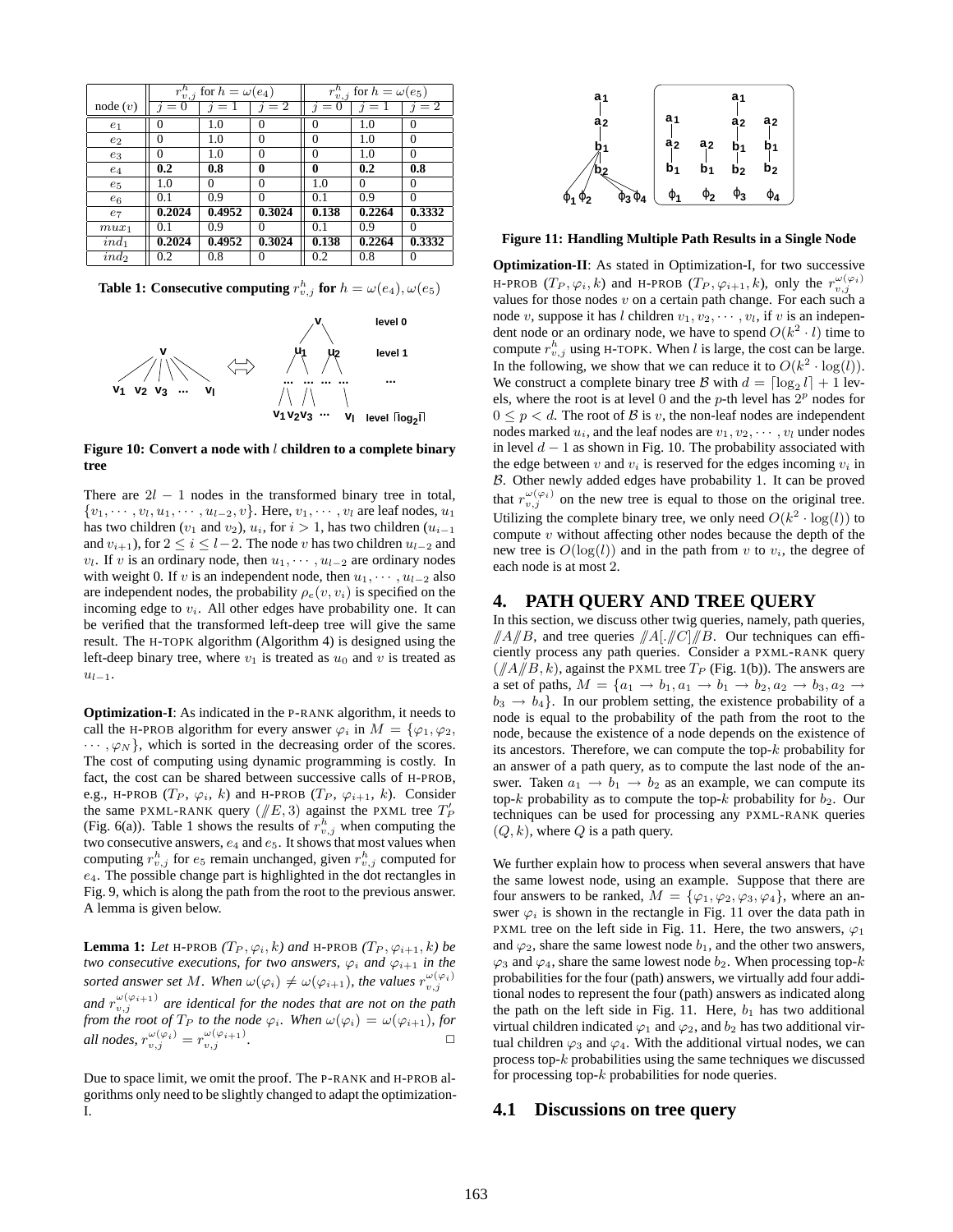

**Figure 12: A** PXML **tree**

However, it is difficult to efficiently compute any PXML-RANK queries  $(Q, k)$ , where Q is an arbitrary tree query, even for  $k = 1$ . We explain it using an example. Consider the PXML tree in Fig. 12, and a PXML-RANK query,  $(Q, k)$  where  $Q = ||A| ||B|| ||C$ , and  $k = 1$ . There are 10 answers. For simplicity, we use a 3-tuple to indicate a resulting subtree for the PXML-RANK query. One resulting subtree is  $r_1 = (a_1, b_1, c_1)$ . There are other 9 resulting subtrees rooted at  $a_2$  with any one of the three  $b_i$ , for  $2 \le i \le 4$ , and any one of the three  $c_j$ , for  $2 \leq j \leq 4$ . As one example, consider  $r_2 = (a_2, b_2, c_3)$  where  $a_2$  has three children  $\{b_2, b_3, b_4\}, b_2$ is in the subtree rooted at  $b_2$  and  $c_3$  is in the subtree rooted at  $b_3$ . The fact states that our dynamic programming techniques cannot be used to efficiently compute top- $k$  probabilities even for  $r_1$  over the 10 subtrees. It is because that we cannot compute  $r_{a_2,j}^h$  based on the values of  $r_{b_i,j}^h$ , for  $2 \leq i \leq 4$ , that are obtained for the children. Any combinations are possible, and we need to enumerate all possible worlds.

We give conditions. A general PXML-RANK tree query,  $(Q, k)$ , can be computed in polynomial time if one of the conditions are satisfied. The conditions are imposed on the set of answers,  $M =$  $\{\varphi_1,\varphi_2,\cdots,\varphi_N\}$ , to be ranked, which is generated by twigQuery(Q,  $T_P$ ) in Algorithm 1. The conditions can be checked when processing twig queries without high overhead. Below, for a given tree query  $Q$ , we call a path in  $Q$  a primary path and denote it as  $P_Q$ . For example,  $\frac{1}{A}$   $\frac{1}{B}$  is a primary path of  $\frac{1}{A}$ .  $\frac{1}{C}$   $\frac{1}{B}$ . Note that an answer  $\varphi_i$  can be a subtree.

- 1. The edges of results do not overlap with each other.  $\varphi_i \cap$  $\varphi_i = \emptyset$  for  $i \leq j$ .
- 2. Every edge, e', of every answer  $\varphi_i \in M$ , which is not on the primary path  $P_Q$ , must be associated with  $\rho_e(e') = 1$ . (An ordinary edge, e', is considered as an edge with  $\rho_e(e') = 1$ ).
- 3. Let  $\varphi_i$  and  $\varphi_j$  be two different answers. Suppose  $\beta_i$  and  $\beta_j$ are the paths in  $\varphi_i$  and  $\varphi_j$  that match  $P_Q$ , respectively. There exist two subtrees  $\gamma_i = \varphi_i - \beta_i$  and  $\gamma_j = \varphi_j - \beta_j$  where  $\varphi_i = \beta_i \cup \gamma_i$  and  $\varphi_j = \beta_j \cup \gamma_j$ . If there exist a node  $v_i$  on the path  $\beta_i$  that is a descendant of a node  $v_j$  on the path  $\beta_j$ , then  $\gamma_i$  and  $\gamma_j$  must be identical.

As an example, consider the PXML tree,  $T'_P$  in Fig. 1(b), and the twig query  $Q = |A|$ .  $||C||/||B$  (Fig. 1(c)). The answer set  $M =$  $\{\varphi_1, \varphi_2, \varphi_3, \varphi_4\}$  where  $\varphi_1 = \{(a_1, b_1), (a_1, c_1)\}, \varphi_2 = \{(a_1, b_1), (a_1, c_1)\}$  $(b_1), (b_1, b_2), (a_1, c_1) \}, \varphi_3 = \{(a_2, b_3), (a_2, c_2) \}, \text{ and } \varphi_4 = \{(a_2, b_3), (a_2, c_2) \}$  $(b_3)$ ,  $(b_3, b_4)$ ,  $(a_2, c_2)$ . Let  $P_Q = ||A||/B$ . The four answers,  $\varphi_i$ , for  $1 \leq i \leq 4$ , do not satisfy the first and the second condition. But they satisfy the third condition. For example, consider  $\varphi_1$  and  $\varphi_2$ ,  $\beta_1 = (a_1, b_1)$  and  $\beta_2 = (a_1, b_1)(b_1, b_2)$ ; and  $\gamma_1 = (a_1, c_1)$  and  $\gamma_2 = (a_1, c_1)$ . There exist  $b_1$  on  $\beta_1$  that is a descendant of a node  $a_1$  on  $\beta_2$ .  $\gamma_1 = \gamma_2$ .



**Figure 13: Compute top-**k **probabilities for a subtree answer**

The conditions allow us to compute a PXML-RANK tree query using our dynamic programming techniques. In brief, when either the second or the third condition is satisfied, we can compute topk probabilities for a subtree  $\varphi_i$  as to compute top-k probabilities for the lowest node of  $\varphi_i$  on the primary path  $P_Q$  in the same way of processing path queries. Processing a tree query, when the first condition is satisified, is complicated, because some nodes of a subtree answer  $\varphi_i$  can be ancestors of another subtree answer  $\varphi_i$ . We discuss our main ideas below, due to the space limit.

Let  $M = {\varphi_1, \varphi_2, \cdots}$  be a set of the subtree answers to be ranked, and let  $\varphi$  be the current subtree. We call a subtree answer  $\varphi_i$  a h-answer if it has a larger score than the current's. For each  $\varphi_i$ , we use  $root(\varphi_i)$  to denote the root of  $\varphi_i$ ,  $P_{\varphi_i}$  to denote the path from the root node in the PXML tree to  $root(\varphi_i)$ , and  $Pr_{\varphi_i} = \Pi_{e \in \varphi_i} \rho_e(e)$  if there are no mutually exclusive nodes in  $\varphi_i$ , otherwise  $Pr_{\varphi_i} = 0$ . We use  $r_{v,j}$  instead of  $r_{v,j}^{\omega(\varphi)}$  for short below. First, for computing the probability  $Pr(j$  h-answers appear  $| \varphi$  appears), we set all  $\rho_e() = 1$  for the edges in  $P_\varphi \cup \varphi$ , and remove the branches which are mutually exclusive with any nodes in  $P_{\varphi} \cup \varphi$ . We cannot simply condense  $P_{\varphi}$  to a node, because  $P_{\varphi}$ may contain some part of other h-answers. The process of setting  $\rho_e() = 1$  serves the same purpose of condensing a path into a node. Second, we compute  $r_{v,j}$  where a subtree answer  $\varphi_i$  is rooted on v. Note that v is an ordinary node. We condense  $\varphi_i$  to a virtual node  $v'$  and remove the branches that are mutually exclusive with any nodes in  $\varphi_i$  (see Fig. 13). The true  $r_{v,j}$  is computed as follows:  $r_{v,j} = r_{v,j} - Pr_{\varphi_i} \times r_{v',j} + Pr_{\varphi_i} \times r_{v',j-1}$ , where the  $r_{v,j}$  appears on the right side is computed on the left tree in Fig. 13 where every node/edge in  $\varphi_i$  is considered separately. The existence of the entire  $\varphi_i$  is ensured on the right tree in Fig. 13. It can be easily handled when multiple subtree answers are rooted at the same node  $\overline{v}$ .

#### **5. EXPERIMENTAL STUDIES**

We conduct extensive experiments to test the performance of our algorithms. We have implemented our PXML-RANK algorithm. The main algorithm to be tested is P-RANK. We have implemented P-RANK without Optimization-I and Optimization-II, the P-RANK algorithm using Optimization-I, and the P-RANK algorithm using both Optimization-I and Optimization-II. We denote them as pRank, pRank-I and pRank-II, respectively. All algorithms were implemented in C++. We conducted all the experiments on a 2.8GHz CUP and 2GB memory PC running XP.

We use two real datasets, DBLP (http://dblp.uni-trier.de/ xml/) and Mondial (http://www.informatik.uni-freiburg. de/~may/lopix/lopix-mondial.html), and the synthetic XML benchmark dataset XMark (http://monetdb.cwi.nl/xml/) for testing. For XMark, we also generate many datasets with different sizes. For each XML dataset used, we generate the corresponding PXML tree, using the same method as used in [14]. We visit the nodes in the original XML tree from top to bottom. For each node  $v$  visited, we randomly choose some distribution nodes with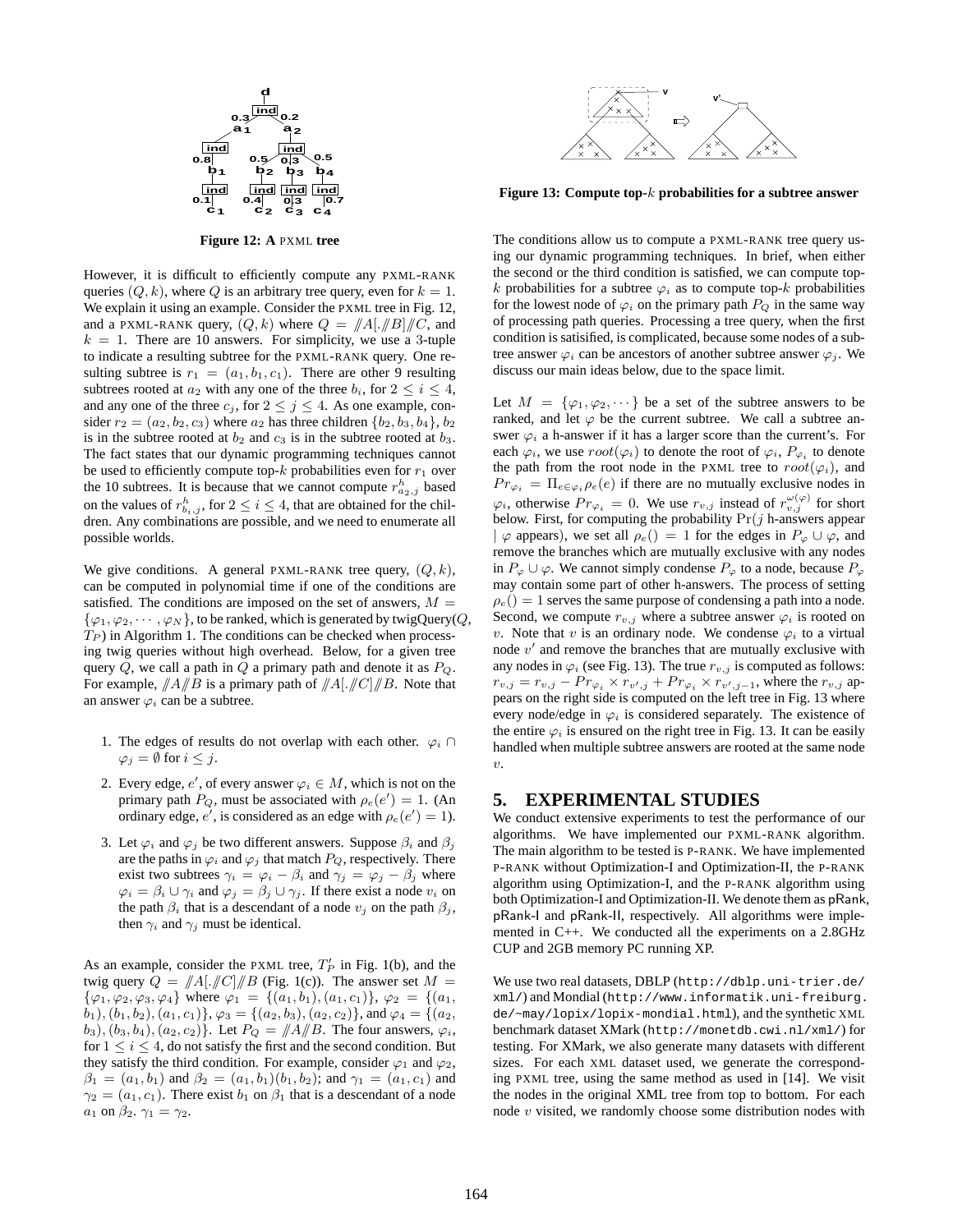| m               | <b>Ouery</b>                                                          | <b>Result</b> |
|-----------------|-----------------------------------------------------------------------|---------------|
| D1              | dblp//book[.//author]/key                                             | 1,684         |
| D2              | dblp//article[.//title//sub]/key                                      | 2,928         |
| D <sub>3</sub>  | dblp//proceedings[key]//series[href]                                  | 5,909         |
| D <sub>4</sub>  | dblp//incollection[key]//author                                       | 8,842         |
| D5              | dblp/article[.//cite[label]]//key                                     | 13,785        |
| M1              | mondial//river[.//located[country]/province][id]/name                 | 237           |
| M <sub>2</sub>  | mondial//city[country][.//population/year][latitude]//province        | 705           |
| M <sub>3</sub>  | //country[.//province[name][population]/city[id]][capital]/total_area | 2,595         |
| M <sub>4</sub>  | mondial/organization[established][headq]/members[type]                | 5,226         |
| M <sub>5</sub>  | mondial//organization[.//members[type]/country][name]/abbrev          | 7,505         |
| X1              | site//category[.//text/bold]//id                                      | 712           |
| $\overline{X2}$ | site//description//keyword/emph                                       | 1824          |
| X3              | //namerica//item[.//parlist//listitem//listitem]/id                   | 3,043         |
| X <sub>4</sub>  | //closed_auctions/closed_auction//itemref[item]                       | 5,850         |
| X <sub>5</sub>  | //open auctions/open auction[id]//author[person]                      | 7,200         |

**Table 2: Queries used for all datasets**

random types and probability distributions to be the children of  $v$ , then for the original children of  $v$ , we choose some of them to be the children of the new generated distribution nodes. We control the percentage of the distribution nodes to generate different PXML trees for each dataset.

In answering a PXML-RANK query, we first compute all answers using a modified twig pattern matching algorithm based on [17]. The algorithm we use can process the entire PXML tree in a streaming manner, and therefore does not need to keep the entire PXML tree in memory. Then we prune nodes,  $v$ , on the PXML tree if the subtree rooted at  $v$  dose not effect the ranking, and get another projected PXML tree. We run our three algorithms pRank, pRank-I and pRank-II, to compute top-k probabilities for all results over the projected PXML tree if they satisfy one of our conditions. For each test, we record the time and space consumption of all algorithms. The time consumption consists the query processing time to generate all the results, the projection time and the time for computing top- $k$ probabilities for all results. The main space consumption is caused by maintaining  $r_{v,j}^h$  values. For pRank,  $r_{v_i,j}^{\omega(\varphi_i)}$  values for a node  $v_i$ can be released when  $r_{v,j}^{\omega(\varphi_i)}$  has been computed where v is the parent of  $v_i$ . For pRank-I and pRank-II, in order to share the computational cost,  $r_{v,j}^{\omega(\varphi_i)}$  values need to be kept for computing  $r_{v,j}^{\omega(\varphi_{i+1})}$ . pRank-II consumes more memory because Optimization-II needs to maintain complete binary trees.

For the DBLP dataset, the original XML tree has 13, 318, 516 nodes with 41 different tags and the maximum depth of 6. We range the percentage of distribution node from 10% to 50% and generate 5 different PXML trees. The queries used for the DBLP dataset are listed in Table 2 from D1 to D5, with combination of both  $//$  and  $//$ operators. We list them in increasing order of result size. The parameters used for testing DBLP dataset are listed in Table 3, where DistNode means the percentage of distribution node. For the Mondial dataset, the original XML tree has 70, 459 nodes with 51 different tags and the maximum depth of 5. The queries used and parameters with default values are listed in Table 2 from M1 to M5 and Table 3 respectively. For the XMark datasets, we generate 5 different datasets with different sizes for testing. There are 77 different tags with the maximum depth of 12 for each of the generated XML trees. We set the percentage of distribution node to be 30% and convert them to the corresponding PXML tree. The number of nodes for each PXML tree is shown in the last row of Table 3. The queries used and parameters with default values are listed in Table 2 from X1 to X5 and Table 3 respectively.

| <b>Parameter</b>   | Range                             | <b>Default</b> |
|--------------------|-----------------------------------|----------------|
| DistNode(All)      | 10\%, 20\%, 30\%, 40\%, 50\%      | 30\%           |
| Top- $k$ (All)     | 10, 20, 30, 40, 50                | 30             |
| Ouery(DBLP)        | D1, D2, D3, D4, D5                | D3             |
| Query(Mondial)     | M1, M2, M3, M4, M5                | M <sup>3</sup> |
| Ouery(XMark)       | X1, X2, X3, X4, X5                | X <sup>3</sup> |
| Node Number(XMark) | $0.5, 1, 1.5, 2, 2.5 \times 10^6$ | 1.5            |

**Table 3: Parameters used for testing**

# **5.1 Test-DBLP**

Fig. 14 shows the testing results over DBLP datasets. From Fig. 14(a) and 14(b), we know that when the percentage of distribution nodes increases, both the time and memory consumption for the three algorithms marginally increase. pRank-II is more than 300 times faster than pRank although cost about three times more memory than pRank. pRank-I is more than 10 times faster than pRank although cost about 2 times more memory than  $p$ Rank. Fig.  $14(c)$ and Fig. 14(d) show that when the number of results increases, the time and memory used for the three algorithms do not necessarily increase. It is because the increasing of the number of results dose not mean that the size of the projected PXML tree to be tested also increases. The time for all the three algorithm is influenced by both the number of results and the size of the projected PXML tree. The memory consumption for all the three algorithms reflects the size of the projected tree. In Fig. 14(e) and Fig. 14(f), we can see that, when k increases, the time for all the three algorithms will increase. The memory consumption for pRank-I and pRank-II will increase linearly with  $k$ , while the memory consumption for  $pRank$  is not influenced by  $k$ . pRank-II is also much more faster (about  $100$ times faster) than pRank although cost some more memory (not larger than 8 times more). The performance of pRank-I is between the other two algorithms.

## **5.2 Test-Mondial**

Fig. 15 shows the performance of the three algorithms over the Mondial dataset. Fig. 15(a) and Fig. 15(b) show that when the percentage of distribution nodes increases, the time and memory consumption for all the three algorithms will increase. pRank-II is more than 100 times faster than pRank, and is 2 times faster than pRank-I. The memory consumption of pRank-II and pRank-I are almost the same and are 3 times more than pRank. In Fig. 15(c) and Fig. 15(d), when the number of results increases in the Mondial dataset, the size of the projected tree will also increase (which is reflected by the increasing of memory consumption), so the time for all the three algorithms will increase. Fig.  $15(e)$  and Fig.  $15(f)$ show that when  $k$  increases, the time for all the three algorithms will increase. The memory consumption for pRank-I and pRank-II will increase linearly while the the memory consumption for pRank remains the same. Comparing to the DBLP dataset, in the Mondial dataset, the time for pRank-I is more similar to pRank-II, because in the DBLP dataset, we can always find nodes with very large number of children in the projected PXML tree, for example the root node tagged "DBLP", which will decrease the efficiency of pRank-I, whereas, in the Mondial dataset, the degree of each node is not large which makes the advantages of optimization-II less obvious.

## **5.3 Test-XMark**

Fig. 16 shows the performance of the algorithms on the XMark datasets. Fig. 16(a) and Fig. 16(b) show that when the number of distribution nodes increases, the time and memory consumption for all the three algorithms will also increase. Fig. 16(c) and Fig. 16(d) show that when the number of result increases, the time for all the three algorithms will increase if the size of the projected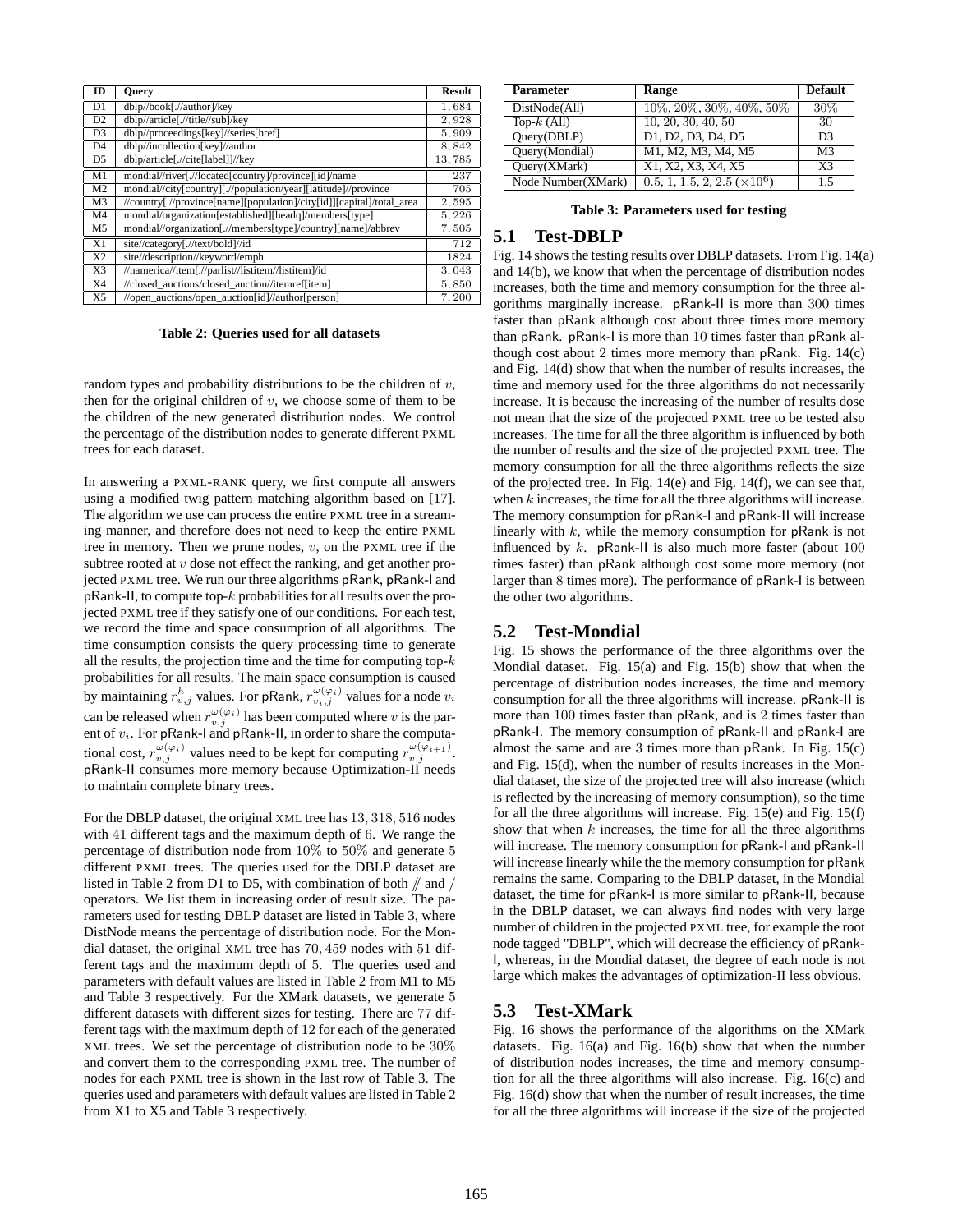

**Figure 14: Testing DBLP dataset**

PXML tree (memory consumption) increases. Otherwise, the time is influenced by the size of the projected PXML tree. Fig. 16(e) and Fig. 16(f) show the performance of the three algorithms when increasing  $k$ , which are similar to that in the DBLP dataset. In Fig. 16(g) and Fig. 16(h), when the size of the data (Node Number) increases, the time and memory consumption for all the three algorithms will increase, because when the size of the data increases, both the number of result and the size of the projected PXML tree will increase. The time used for pRank-II is about 100 times faster than pRank, and the time used for pRank-I is about 30 times faster than pRank for all experiments on the XMark datasets. The memory consumption for pRank-I is similar to the memory cost for pRank-II, and is at most 5 times the memory consumption for pRank for all experiments on the XMark datasets.

# **6. RELATED WORK**

**Ranking Results in XML**: XML twig queries have been extensively studied [4]. The result of a twig query over an XML tree is a set of answers. In [7, 19, 2], the authors integrate IR strategies to rank the results of twig queries. The scores of answers are computed using IR models, incorporating with other factors. In [6, 8], the authors retrieve the top- $k$  results of a keyword search over XML tree. In [3, 15], the authors treat XML trees as XML graphs, and assign weights to the nodes and edges of XML graphs, where the weight of a node indicates its importance and the weight of an edge represents the strength of its semantic connection in the XML tree. The uncertainty and probability are not addressed.

**Probabilistic XML**: The topic of probabilistic XML (PXML) has been studied recently. Many models have been proposed, together with the complexity analysis of query evaluations. Nierman et al. [16] first introduce a simple probabilistic XML model, ProTDB, which is a probabilistic tree database. Hung et al. [11, 12] model the probabilistic XML as directed acyclic graphs, with probabilities defined on sets of children. Keulen et al. [22] use a probabilistic tree approach for data integration. Abiteboul et al. [1] propose a



**Figure 15: Testing Mondial dataset**

"fuzzy trees" model, where nodes are associated with conjunctions of probabilistic event variables, they also give a full complexity analysis of query and update on the "fuzzy tree" in [20]. Cohen et al. [5] incorporate a set of constraints to express more complex dependencies among the probabilistic data. They also propose efficient algorithms to solve the constraint-satisfaction, query evaluation, and sampling problem under a set of constraints. In [14], Kimelfeld et al. summarize and extend the probabilistic XML models previously proposed, the expressiveness and tractability of queries on different models are discussed. The ranking issues are not addressed in their work.

**Top-k Queries in Probabilistic Data**: Uncertain databases have received increasing attention recently. Apart from the works on different models of uncertain relational database, some recent works concern on answering top- $k$  queries in uncertain database. There are two scenarios in ranking the query results, [18] or [21]. In [18], Re et al. find the  $k$  most probable answers for a given general SQL query. In this scenario, each answer has a probability instead of a score, which intuitively represents the confidence of its existence, ranking is only based on probabilities. They use Monte Carlo simulations to get the top- $k$  results efficiently. Another definition is ranking the results by the interplay between score and uncertainty. In the setting of  $[21, 23, 9, 25, 24, 10]$ , each result is a tuple, associated with both a score and a probability. U-TopK and U-kRanks queries are first proposed in [21], Yi et al. [23, 24] improve the performance of the two queries using a dynamic programming approach. Hua et al. [9, 10] define the PT-k query, and proposed three approaches to answer the PT-k query, which are, dynamic programming method, sampling method, and Poisson approximation based method. Zhang et al. propose a Global-Topk definition in [25]. Jin et al. [13] adapt the U-TopK/U-kRanks/PT-k/Global-Topk (Where Global-Topk is the same as Pk-topk in [13]) queries in a uncertain stream environment with sliding-window, and design both spaceand time-efficient synopses to continuously monitor the top-k results. The works do not consider the containment issues and rank in XML trees.